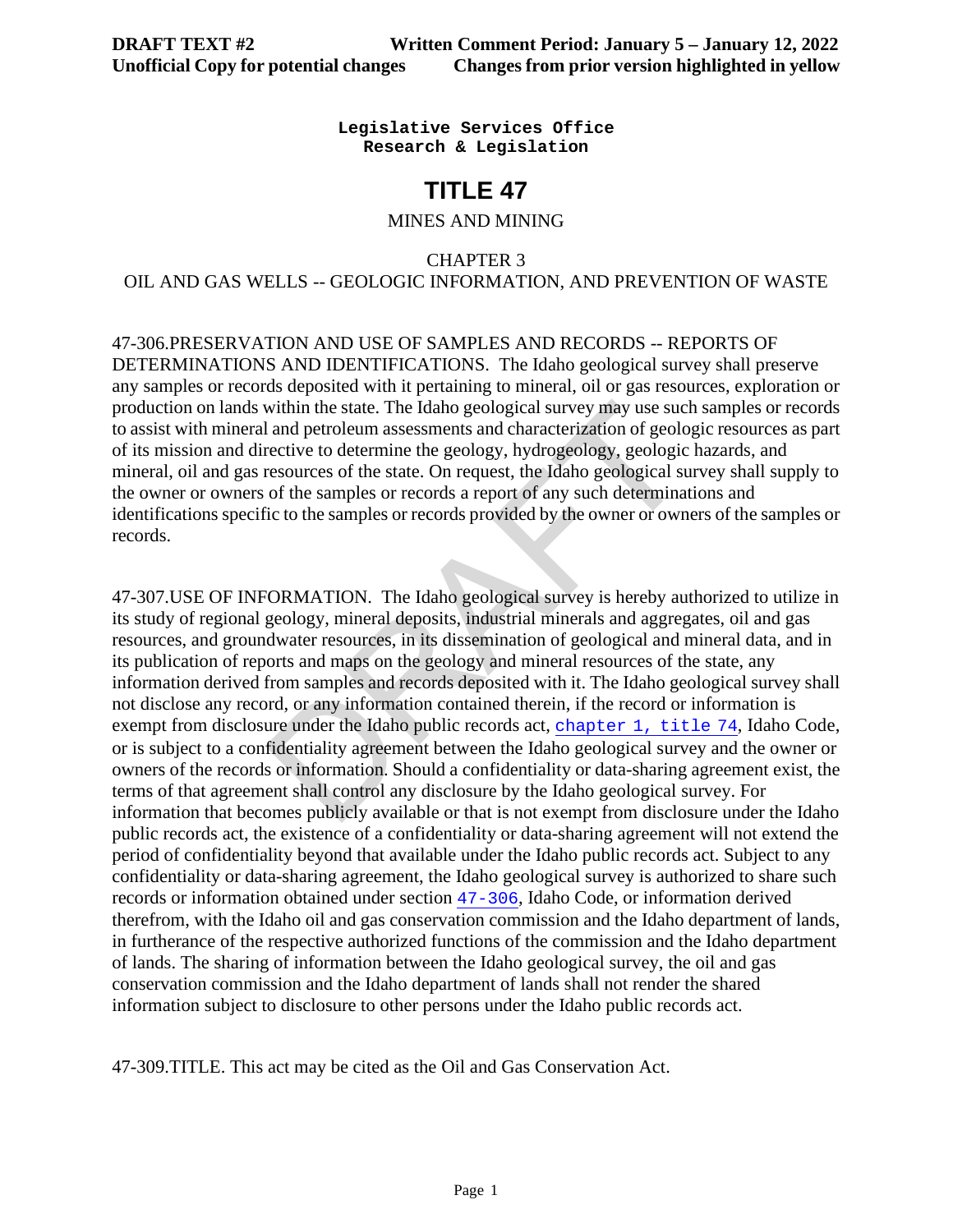47-310.DEFINITIONS. Unless the context otherwise requires, the terms defined in this section shall have the following meaning when used in this act. The use of the plural includes the singular, and the use of the singular includes the plural.

(1) "Commission" means the oil and gas conservation commission.

(2) "Confidential well status" refers to a well for which the operator has applied and received confidential status from the commission pursuant to section [47-327](https://teamwork.idl.idaho.gov/statutesrules/idstat/Title47/T47CH3/SECT47-327), Idaho Code. Information about a confidential well is exempt from disclosure as to the public, but not with regard to the commission or other state authority.

(3) "Condensate" means the light liquid hydrocarbon that occur as a gas under initial subsurface conditions that condense into a liquid with a decrease in pressure below the dew point during production in the reservoir and at the surface, or only at the surface. The API gravity of condensate is typically 50 degrees to 120 degrees.produced by the condensation of a vapor or gas either after it leaves the reservoir or while still in the reservoir.

(4) "Correlative rights" means the opportunity of each owner in a pool to produce his just and equitable share of oil and gas in a pool without waste.

(5) "Department" means the Idaho department of lands.

(6) "End purchaser" means a third-party, arms-length purchaser of oil, gas or condensate that is ready for refining or other use, or a third-party, arms-length purchaser of other fluid or gaseous hydrocarbons that have been separated in a processing facility.

if the signals in a poor of each owner in a poor of oil and gas in a pool without waste.<br>
Int" means the Idaho department of lands.<br>
Interactions are third-party, arms-length purchaser of oil<br>
ining or other use, or a thir (7) "Exploration" means activities related to the various geological and geophysical methods used to detect and determine the existence and extent of hydrocarbon deposits. The activities related to the search for oil and gas include without limitation aerial, geological and geophysical surveys and studies, seismic work, core drilling and the drilling of test wells.

(8) "Field" means the surface general area underlained by one  $(1)$  or more pools that are related to a single geological feature.

(9) "Gas" means natural gas, which is a mixture of hydrocarbons and varying quantities of non-hydrocarbons that exist either in the gaseous phase or in solution with crude oil in natural underground reservoirs.

(10) "Gathering facility" means a facility that receives gathering lines from wells, commingles the produced materials, and then sends those materials to a processing facility.

(11) "Market value" means the price at the time of sale, in cash or on terms reasonably equivalent to cash, for which the oil and gas should bring in a competitive and open market under all conditions requisite to a fair sale, the buyer and seller each acting prudently and knowledgeably, and assuming the price is not affected by undue stimulus from either party. The costs of marketing, transporting and processing oil and gas produced shall be borne entirely by the producer, and such cost shall not reduce the severance tax directly or indirectly.

(12) "MCF" means one thousand cubic feet of gas.

(13) "Mineral interest" means the right to explore, drill or produce oil and gas lying beneath the surface of property.

(14) "Natural gas liquids" means the liquid hydrocarbons that are gaseous in the reservoir, but can be will separated out in liquid form at the surface at the pressures and temperatures at which separators normally operate. The liquids consist of varying proportions of butane, propane, pentane and heavier fractions, with little or no methane or ethane. Natural gas liquids can be classified according to their vapor pressures as low (condensate), intermediate (natural gasoline) and high (liquefied petroleum gas) vapor [pressure.](https://glossary.oilfield.slb.com/en/terms/p/pressure) Natural gas liquids include propane, butane, pentane, hexane and heptane, but not [methane](https://glossary.oilfield.slb.com/en/terms/m/methane) and ethane, since these hydrocarbons need refrigeration to be liquefied. The term is commonly abbreviated as NGL.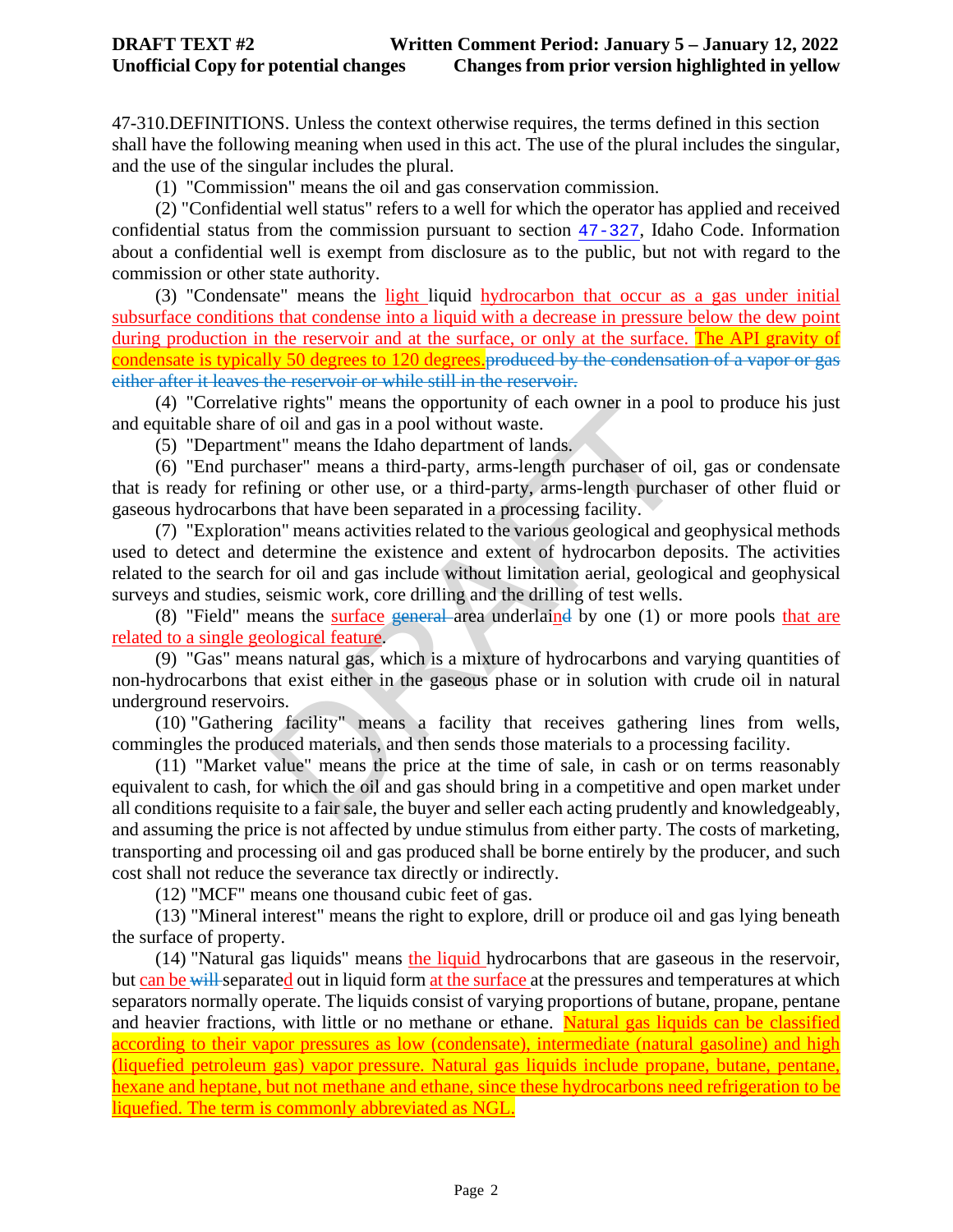### **DRAFT TEXT #2 Written Comment Period: January 5 – January 12, 2022 Unofficial Copy for potential changes Changes from prior version highlighted in yellow**

(15) "Natural gas plant liquids" means hydrocarbon compounds in raw gas that are separated as liquids at gas processing plants, fractionating plants, and cycling plants. Natural gas plant liquids obtained include ethane, liquefied petroleum gases (propane and the butanes), and pentanes plus any heavier hydrocarbon compounds. Component products may be fractionated or mixed.

(16) "Occupied structure" means a building with walls and a roof within which individuals live or customarily work.

(17) "Oil" means and includes crude petroleum oil and other hydrocarbons, regardless of gravity, that are produced at the wellhead in liquid form and the liquid hydrocarbons known as distillate or condensate recovered or extracted from gas.

(18) "Oil and gas" means oil or gas or both. "Oil and gas" refers not only to oil and gas in combination with each other but also generally to oil, gas, casinghead gas, casinghead gasoline, gas-distillate or other hydrocarbons, or any combination or combinations thereof, which may be found in or produced from a common source or supply of oil, oil and gas, or gas-distillate.

(19) " $\overrightarrow{OH}$  and gas aAdministrator" means the division administrator for oil and gas conservation within the department of lands, as established under section 58[-104A](https://teamwork.idl.idaho.gov/statutesrules/idstat/Title58/T58CH1/SECT58-104A), Idaho Code.

(20) "Oil and gas facility" means equipment or improvements used or installed at an oil and gas location for the exploration, production, withdrawal, gathering, treatment or processing of oil or natural gas.

(21) "Oil and gas operations" means operations to explore for, develop or produce oil and gas.

(22) "Operator" means any duly authorized person who is in charge of the development of a lease, pool, or spacing or unitized area, or the operation of a producing well.

(23) "Owner" means the person who has the right to drill into and produce from a pool and to appropriate the oil and gas that he produces therefrom, either for himself or for himself and others.

 $\frac{2685}{2484}$  and the department of lands, as established under section  $\frac{58}{248}$  facility" means equipment or improvements used or in exploration, production, withdrawal, gathering, treatment gas operations" means o (24) "Person" means any natural person, corporation, association, partnership, receiver, trustee, executor, administrator, guardian, fiduciary or other representatives of any kind, and includes any government or any political subdivision of any agency thereof. The masculine gender, in referring to a person, includes the feminine and the neuter genders.

(25) "Pool" means an underground reservoir containing a common accumulation of oil or and gas, or both. Each zone of a structure that is completely separated from any other zone in the same structure is a pool.

(26) "Processing facility" means a facility that refines gas and liquid hydrocarbons.

(27) "Producer" means the owner of a well or wells capable of producing oil and gas.

(28) "Reservoir" means a subsurface volume of porous and permeable rock in which oil and gas may have accumulated.

(29) "Royalty owner" means any owner of an interest in an oil and gas lease that entitles him to share in the production of the oil and gas under the lease.

(30) "Tract" means an expanse of land representing the surface expression of the underlying mineral estate that includes oil and gas rights. A tract:

(a) May be identified by its public land survey system of rectangular surveys that subdivides and describes land in the United States in the public domain and is regulated by the United States department of the interior, bureau of land management;

- (b) Is of no particular size;
- (c) May be irregular in form;
- (d) Is contiguous;

(e) May lie in more than one (1) township or one (1) section;

(f) May have a boundary defined entirely or in part by natural monuments such as streams,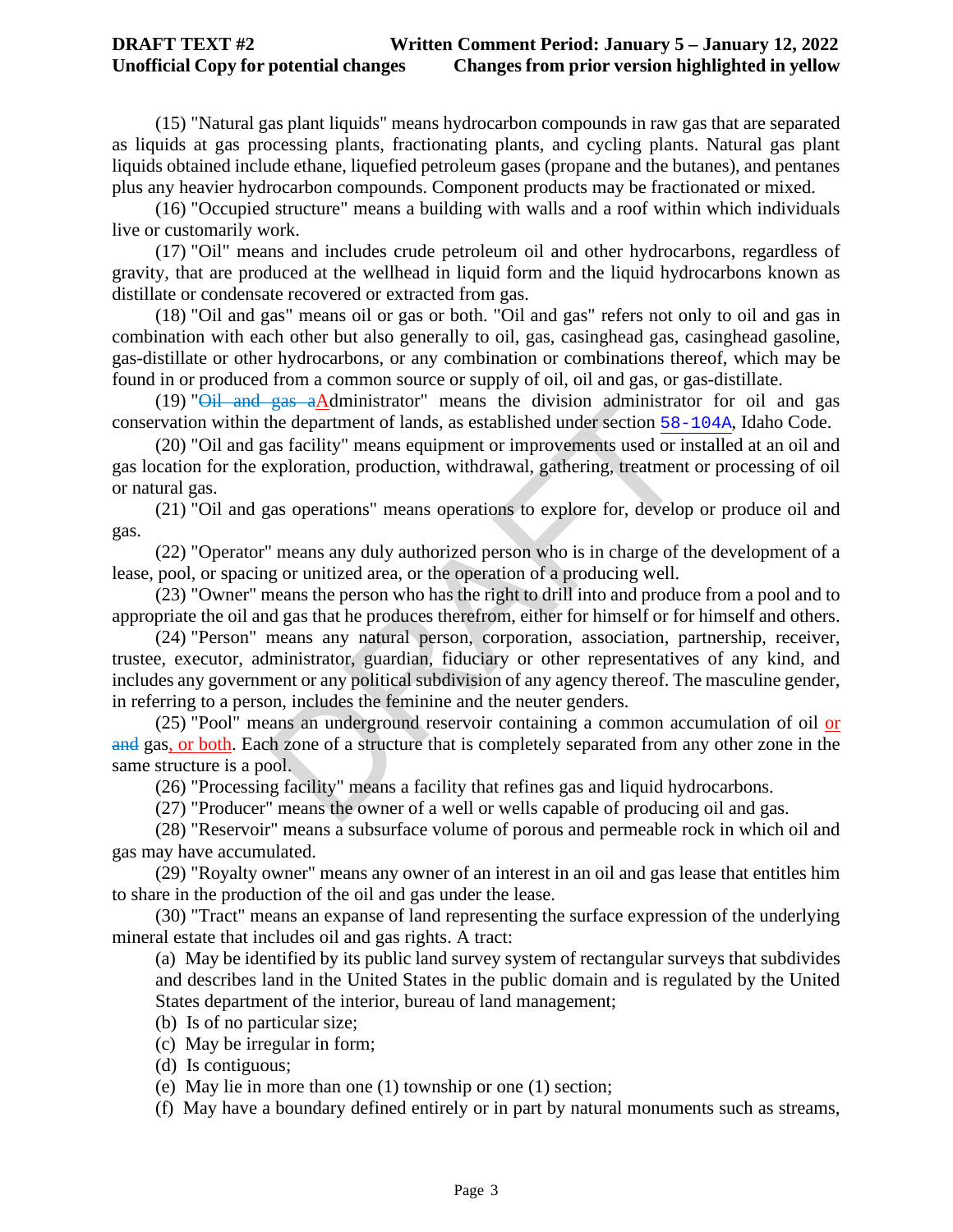divides or straight lines connecting prominent features of topography; and

(g) May be combined with other tracts to form a lease.

(31) "Uncommitted owner" means one who is not leased or otherwise contractually obligated to the operator.

(32) "Waste" as applied to gas shall include the escape, blowing or releasing, directly or indirectly, into the open air of gas from wells productive of gas only, or gas in an excessive or unreasonable amount from wells producing oil or both oil and gas; and the production of gas in quantities or in such manner as will unreasonably reduce reservoir pressure or unreasonably diminish the quantity of oil and gas that might ultimately be produced; excepting gas that is reasonably necessary in the drilling, completing and testing of wells and in furnishing power for the production of wells.

age and waste incident to the production of oil in excesse facilities and lease and contractual requirements, by storage) reasonably necessary for building up and main for consumption, use and sale; the locating, drilling, (33) "Waste" as applied to oil means and includes underground waste; inefficient, excessive or improper use or dissipation of reservoir energy, including gas energy and water drive; surface waste, open-pit storage and waste incident to the production of oil in excess of the producer's above-ground storage facilities and lease and contractual requirements, but excluding storage (other than open-pit storage) reasonably necessary for building up and maintaining crude stocks and products thereof for consumption, use and sale; the locating, drilling, equipping, operating or producing of any well in a manner that causes, or tends to cause, reduction of the quantity of oil and gas ultimately recoverable from a pool under prudent and proper operations.

(34) "Workover" means an operation in which a well is reentered for the purpose of maintaining or repairing it.

(35) "Zone" means a single continuous deposit of oil or gas, or both in the pores of a reservoir. A zone has a single pressure system and does not communicate with other zones.

 (36) "American Petroleum Institute" or "API" is the largest petroleum and natural gas trade organization in America and represents all segments of America's natural gas and oil industry. API was formed in 1919 as a standards-setting organization and has developed more than 700 standards to enhance operational and environmental safety, efficiency, and sustainability.

 (37) "American Association of Professional Landmen" or "AAPL" is the land profession's resource for support, ethical standards of practice, career advancement and legislative advocacy.

 (38) "Arms-Length" means a contract or agreement that has been arrived at in the marketplace between independent, nonaffiliated persons with opposing economic interests regarding that contract. For purposes of this subpart, two persons are affiliated if one person controls, is controlled by, or is under common control with another person. The following percentages (based on the instruments of ownership of the voting securities of an entity, or based on other forms of ownership) determine if persons are affiliated:

(a) Ownership in excess of 50 percent constitutes control.

 (b) Ownership of 10 percent through 50 percent creates a presumption of control. (c) Ownership of less than 10 percent creates a presumption of noncontrol which the Commission may rebut if it demonstrates actual or legal control, including the existence of interlocking directorates. Notwithstanding any other provisions of this subpart, contracts between relatives, either by blood or by marriage, are not arms-length contracts. The Commission may require the lessee to certify the percentage of ownership or control of the entity. To be considered arm's-length for any production month, a contract must meet the requirements of this definition for that production month as well as when the contract was executed.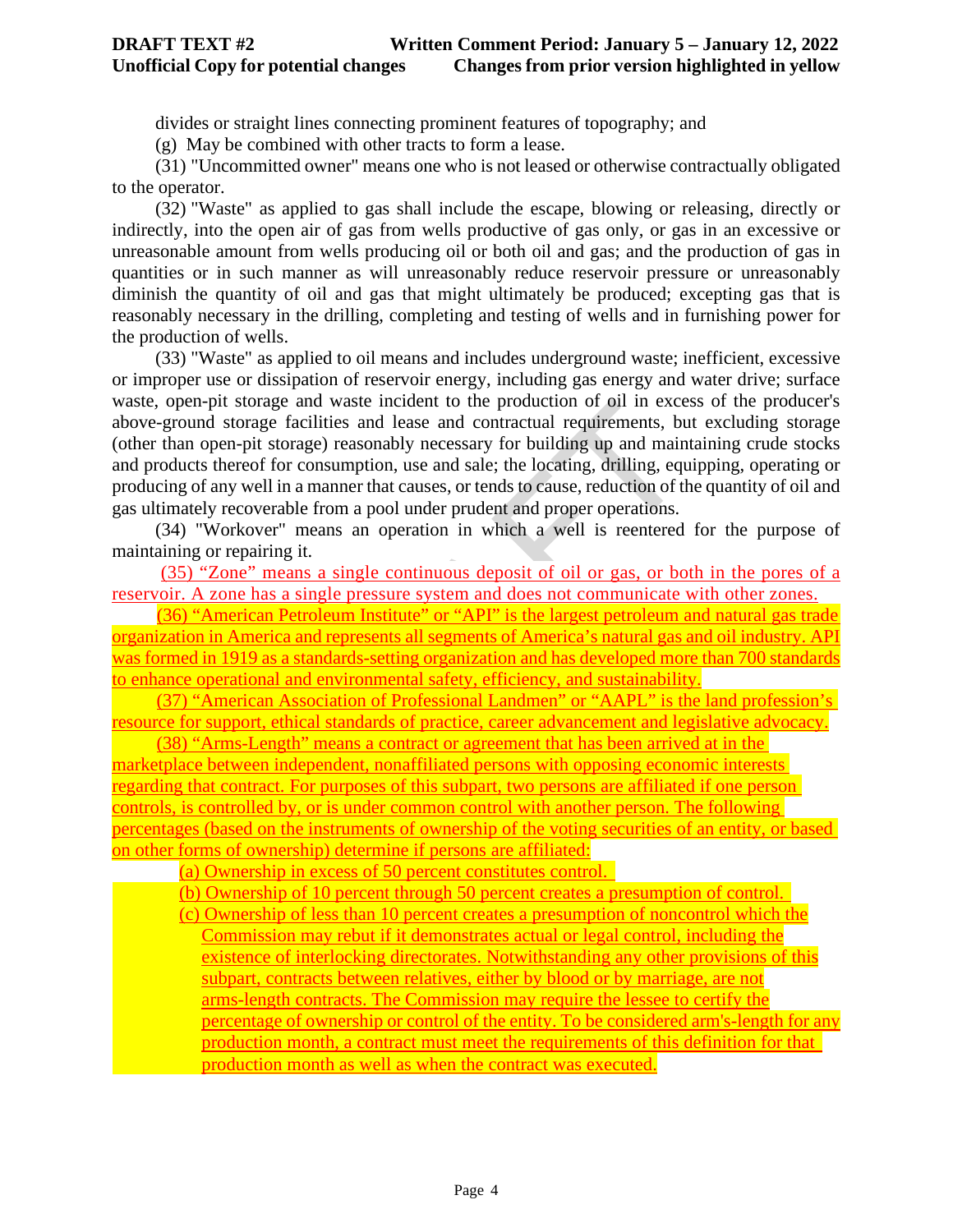47-311.PUBLIC INTEREST. It is declared to be in the public interest to foster, encourage and promote the development, production and utilization of natural resources of oil and gas in the state of Idaho in such a manner as will prevent waste; to provide for uniformity and consistency in the regulation of the production of oil and gas throughout the state of Idaho; to authorize and to provide for the operations and development of oil and gas properties in such a manner that a greater ultimate recovery of oil and gas may be obtained and that the correlative rights of all owners be fully protected; to encourage, authorize and provide for voluntary agreements for cycling, recycling, pressure maintenance and secondary recovery operations in order that the greatest possible economic recovery of oil and gas may be obtained within the state to the end that the land owners, the royalty owners, the producers and the general public may realize and enjoy the greatest possible good from these vital natural resources.

47-312.ACT NOT CONSTRUED TO RESTRICT PRODUCTION -- WASTE PROHIBITED. It is not the intent or purpose of this law to require the proration or distribution or the production of oil and gas among the fields of Idaho on the basis of market demand. This act shall never be construed to require, permit, or authorize the commission or any court to make, enter, or enforce any order, rule, regulation or judgment requiring restriction of production due to market demand of any pool or of any well (except as provided in section 47-315, Idaho Code, hereof) to an amount less than the well or pool can produce without waste in accordance with sound engineering practices. The waste of oil and gas or either of them as defined in this chapter is hereby prohibited.

CONSTRUED TO RESTRICT PRODUCTION -- WAST<br>urpose of this law to require the proration or distribution ene fields of Idaho on the basis of market demand. This act<br>permit, or authorize the commission or any court to mak<br>atai 47-313.LANDS SUBJECT TO THIS ACT. This act shall apply to all lands located in the state, however owned, including any lands owned or administered by any government or any agency or political subdivision thereof, including lands of the United States, or lands subject to the jurisdiction of the United States over which the state of Idaho has police power, except to the degree that it is inharmonious with the uses, activities or regulations of the United States, and furthermore, the same shall apply to any lands committed to a unit agreement approved by the secretary of the interior or his duly authorized representative, except that the commission may, with respect to such unit agreement, suspend the application of this act or any part of this act so long as the conservation of oil and gas and the prevention of waste as in this act provided is accomplished under such unit agreements, but such suspension shall not relieve any operator from making such reports as may be required by the commission with respect to operations under any such unit agreement.

47-314.OIL AND GAS CONSERVATION COMMISSION CREATED -- POWERS -- LIMIT ON LOCAL RESTRICTIONS -- ATTORNEY GENERAL. (1) There is hereby created an oil and gas conservation commission of the state of Idaho within the department of lands. The commission shall consist of the director of the department of lands, a county commissioner as described in this section, and four three (43) members appointed by the governor with the advice and consent of the senate.

(a) The county commissioner shall be from a county where oil and gas are being produced or have been produced within the last ten (10) years and shall be elected by a majority of the county commissioners from such producing counties. The county commissioner shall serve a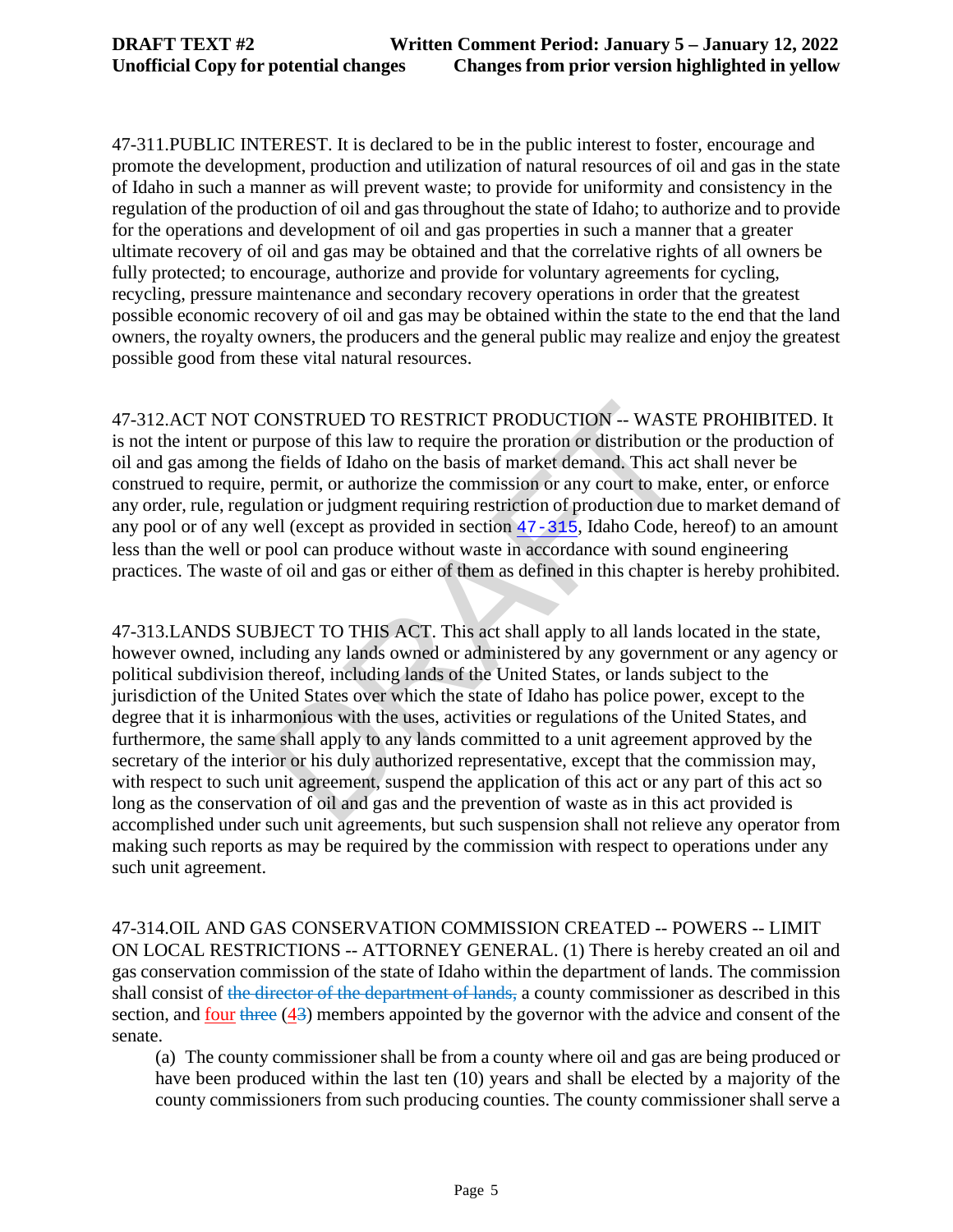four (4) year term. A vacancy shall be filled by election for the unexpired term in the same manner provided for election to a full term.

(b) The members appointed by the governor shall serve at the pleasure of the governor and shall be knowledgeable in oil and gas matters. shall have a college degree in geosciences or engineering and at least ten (10) years of experience in the oil and gas industry. The governor shall appoint the four three  $(43)$  technical expert members.: one  $(1)$  member for a term of four (4) years, one (1) member for a term of three (3) years, and one (1) member for a term of two  $(2)$  years. Thereafter,  $f$ The term of office of each appointed member of the commission shall be four (4) years. A vacancy shall be filled by appointment for the unexpired term in the same manner provided for an appointment to the full term.

(2) On July 1, 2017, the terms of the existing members of the commission appointed under this section shall terminate, with the sole exception that such commission shall decide any administrative actions filed prior to July 1, 2017. Actions filed on and after July 1, 2017, shall be decided by the new commission established under this section.

(23) The commission shall annually elect a chairman and a vice chairman from their membership. Such officers shall hold their respective offices until their successors are elected. If a vacancy occurs in either office, the commission shall elect a member to fill such office for the remainder of the term.

(34) The commission shall meet at least annually and thereafter on dates set by the commission. A majority of the members shall constitute a quorum.

 $(45)$  The members of the commission appointed by the governor or selected by the county commissioners shall be compensated as provided in section 59-509(n), Idaho Code.

(56) The oil and gas administrator of the department of lands shall be the secretary for the commission shall be appointed by the director of the Idaho Department of Lands.

(67) The department of lands shall have the power to exercise, under the general control and supervision of the commission, all of the rights, powers and duties vested by law in the commission, except those provided in sections 47-328 and 47-329(3), Idaho Code.

**EXECUTE:**<br>
EXECUTE: The set all non-<br>
mission shall annually elect a chairman and a vice c<br>
fficers shall hold their respective offices until their succes<br>
there office, the commission shall elect a member to fil<br>
n.<br>
mi (78) The commission shall have and is hereby given jurisdiction and authority over all persons and property, public and private, necessary to enforce the provisions of this act, and shall have power and authority to make and enforce rules, regulations and orders, and do whatever may reasonably be necessary to carry out the provisions of this act. Any delegation of authority to any other state officer, board or commission to administer any and all other laws of this state relating to the conservation of oil and gas is hereby rescinded and withdrawn and such authority is hereby unqualifiedly conferred upon the commission, as herein provided. The commission shall follow procedures on applications as provided in section [47-328](https://teamwork.idl.idaho.gov/statutesrules/idstat/Title47/T47CH3/SECT47-328), Idaho Code, except as provided in sections  $47 - 316(1)(a)$  and  $47 - 329(3)$ , Idaho Code.

(89) It is the intent of the legislature to occupy the field of the regulation of oil and gas exploration and production with the limited exception of the exercise of planning and zoning authority granted cities and counties pursuant to [chapter 65, title 67](https://teamwork.idl.idaho.gov/statutesrules/idstat/Title67/T67CH65), Idaho Code.

 $(910)$  To implement the purpose of the oil and gas conservation act, and to advance the public interest in the orderly development of the state's oil and gas resources, while at the same time recognizing the responsibility of local governments to protect the public health, safety and welfare, it is herein provided that:

(a) The commission will notify the respective city or county with jurisdiction upon receipt of

an application and will remit, electronically, a copy of all application materials.

(b) No ordinance, resolution, requirement or standard of a city, county or political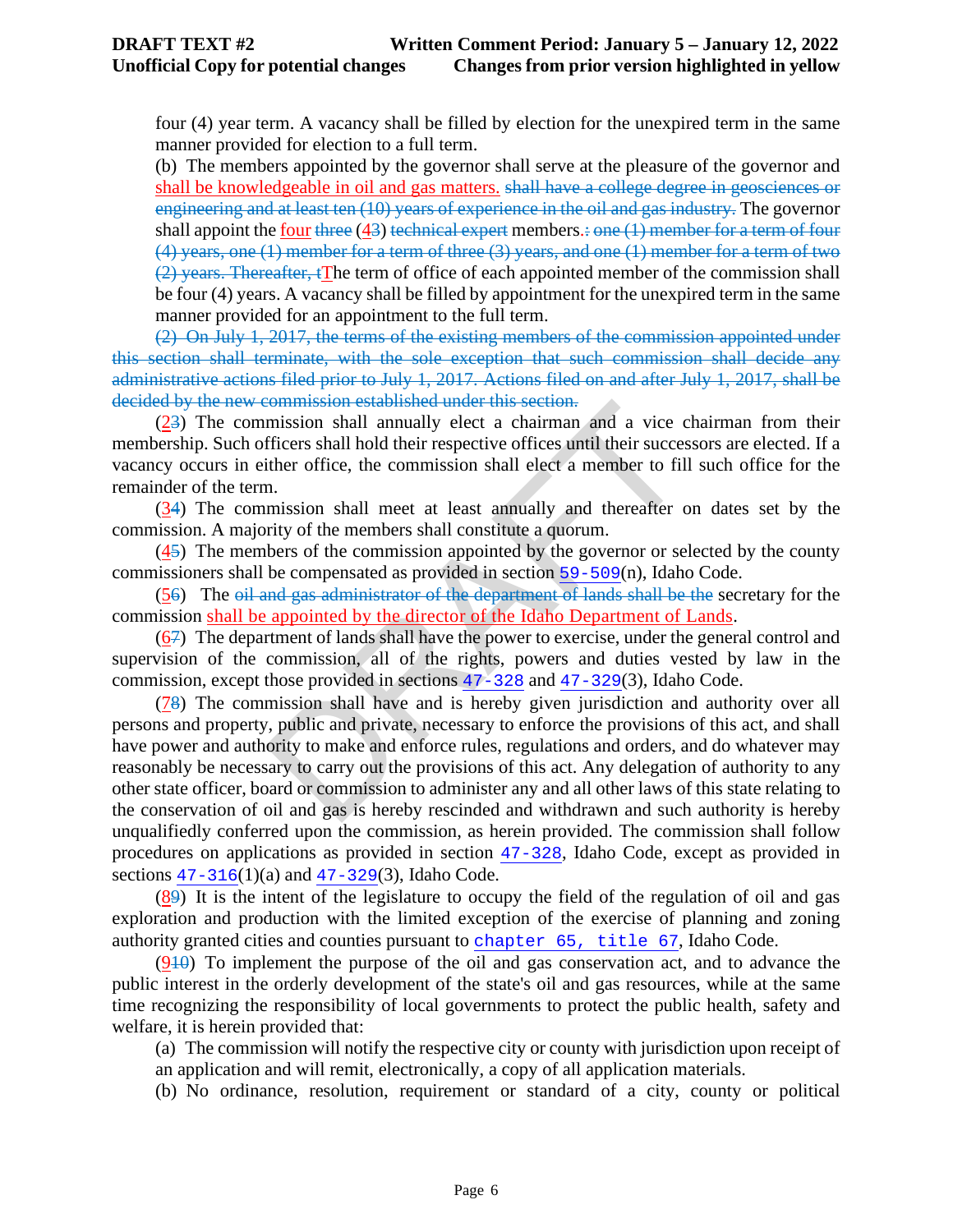subdivision, except a state agency with authority, shall actually or operationally prohibit the extraction of oil and gas; provided however, that extraction may be subject to reasonable local ordinance provisions, not repugnant to law, which protect public health, public safety, public order or which prevent harm to public infrastructure or degradation of the value, use and enjoyment of private property. Any ordinance regulating extraction enacted pursuant to [chapter 65, title 67](https://teamwork.idl.idaho.gov/statutesrules/idstat/Title67/T67CH65), Idaho Code, shall provide for administrative permitting under conditions established by ordinance, not to exceed twenty-one (21) days, unless extended by agreement of the parties or upon good cause shown.

(c) No ordinance, resolution, requirement or standard of a city, county or political subdivision, except a state agency with authority, shall actually or operationally prohibit construction or operation of facilities and infrastructure needed for the post-extraction processing and transport of gas and oil. However, such facilities and infrastructure shall be subject to local ordinances, regulations and permitting requirements, not repugnant to law, as provided in[chapter 65, title 67](https://teamwork.idl.idaho.gov/statutesrules/idstat/Title67/T67CH65), Idaho Code.

(101) The commission may sue and be sued in its administration of this act in any state or federal district court in the state of Idaho having jurisdiction of the parties or of the subject matter.

apter 65, title 67, Idaho Code.<br>
mission may sue and be sued in its administration of th<br>
in the state of Idaho having jurisdiction of the parties or c<br>
rmey general shall act as the legal advisor of the commissi<br>
ourt pr (112) The attorney general shall act as the legal advisor of the commission and represent the commission in all court proceedings and in all proceedings before it, and in any proceeding to which the commission may be a party before any department of the federal government. The commission may retain additional counsel to assist the attorney general and, for such purpose, may employ any funds available under this act.

47-315. AUTHORITY OF COMMISSION. (1) The commission is authorized and it is its duty to regulate the exploration for and production of oil and gas, prevent waste of oil and gas and to protect correlative rights, and otherwise to administer and enforce this act. It has jurisdiction over all persons and property necessary for such purposes. In the event of a conflict, the duty to prevent waste is paramount.

(2) The commission and the department shall protect correlative rights by administering the provisions of this chapter in such a manner as to avoid the drilling of unnecessary wells or incurring unnecessary expense, and in a manner that allows all operators and royalty owners a fair and just opportunity for production and the right to recover, receive and enjoy the benefits of oil and gas or equivalent resources, while also protecting the rights of surface owners.

(3) The commission is authorized to make such investigations as it deems proper to determine whether action by the commission in discharging its duties is necessary.

(4) The commission is authorized to appoint, as necessary, committees for the purpose of advising the commission on matters relating to oil and gas.

(5) Without limiting its general authority, the commission shall have the specific authority to require:

(a) Identification of ownership of oil and gas wells, producing leases, tanks, plants, structures, and facilities for the transportation or refining of oil and gas;

(b) The taking and preservation of samples and findings, if taken or analyzed;

(c) The drilling, casing, operation and plugging of wells in such manner as to prevent: (i) the escape of oil and gas out of one (1) pool into another; (ii) the detrimental intrusion of water into an oil and gas pool that is avoidable by efficient operations; (iii) the pollution of fresh water supplies by oil, gas, or saltwater; (iv) blow-outs, cavings, seepages, and fires; and (v)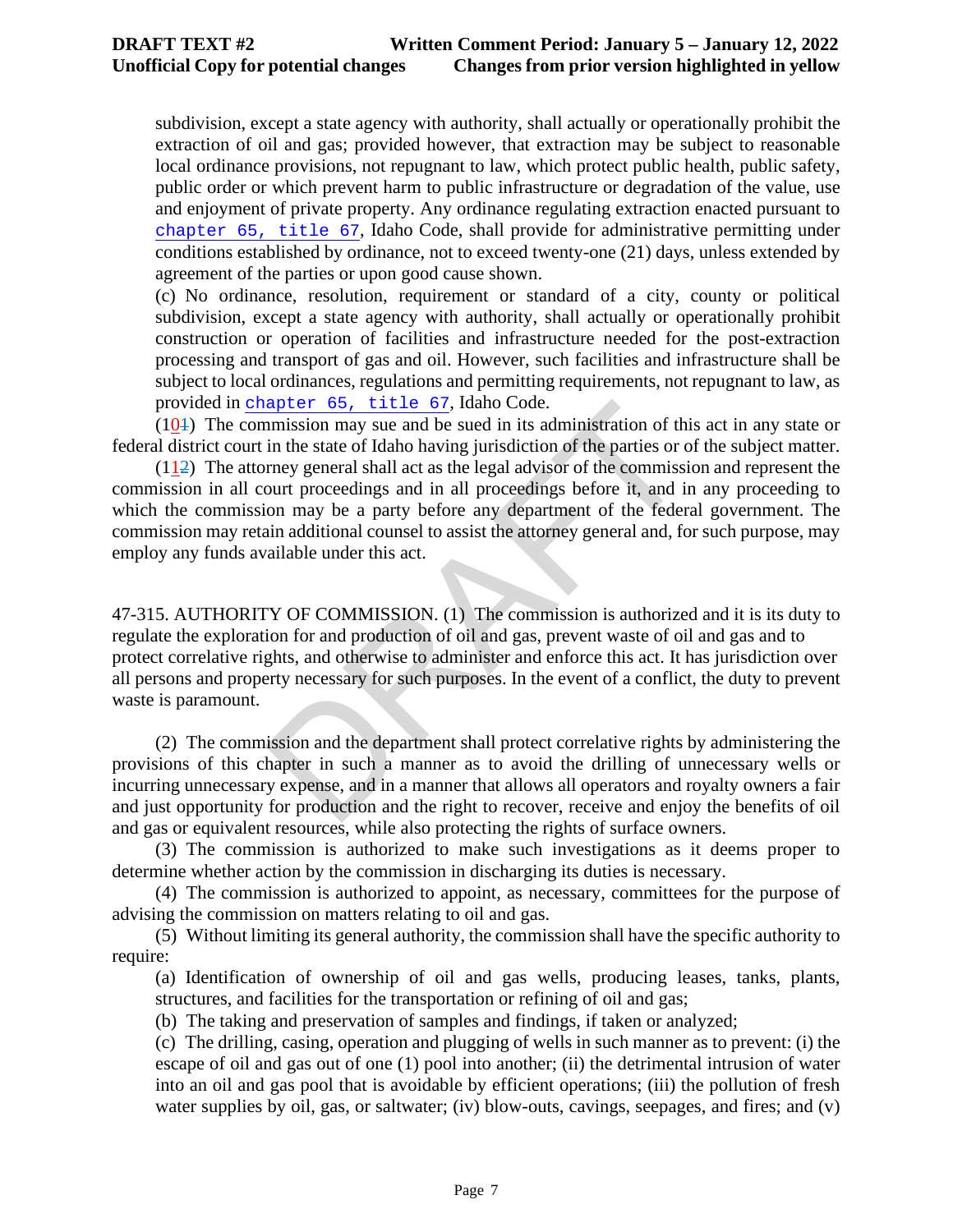waste as defined in section [47-310](https://teamwork.idl.idaho.gov/statutesrules/idstat/Title47/T47CH3/SECT47-310), Idaho Code;

(d) The taking of tests of oil and gas wells;

(e) The furnishing of a reasonable performance bond with good and sufficient surety, conditioned upon the performance of the duty to comply with the requirements of this law and the regulations of the commission with respect to the drilling, maintaining, operating and plugging of each well drilled for oil and gas;

(f) That the production from wells be separated into gaseous and liquid hydrocarbons, and that each be measured by means and upon standards that may be prescribed by the commission;

(g) That wells not be operated with inefficient gas-oil or water-oil ratios, and to fix these ratios, and to limit production from wells with inefficient gas-oil or water-oil ratios;

(h) Metering or other measuring of oil, gas, or product;

complete and accurate records of the quantities thereof shereof, shall be available for examination by the commitimes within said period, and that every such person file verports as it may prescribe with respect to such oi (i) That every person who produces oil and gas in the state keep and maintain for a period of five (5) years complete and accurate records of the quantities thereof, which records, or certified copies thereof, shall be available for examination by the commission or its agents at all reasonable times within said period, and that every such person file with the commission such reasonable reports as it may prescribe with respect to such oil and gas production; and

(j) The filing of reports or plats with the commission that it may prescribe.

(6) Without limiting its general authority, and without limiting the authority of other state agencies or local government as provided by law, the commission shall have the specific authority to regulate:

(a) The drilling and plugging of wells and the compression or dehydration of produced oil and gas, and all other operations for the production of oil and gas;

(b) The shooting and treatment of wells;

(c) The spacing or locating of wells;

(d) Operations to increase ultimate recovery, such as cycling of gas, the maintenance of pressure, and the introduction of gas, water, or other substances into a producing formation; and

(e) The disposal of produced water and oil field wastes.

(7) The commission is authorized to classify and reclassify pools as oil, gas, or condensate pools, or wells as oil, gas, or condensate wells.

(8) The commission is authorized to make and enforce rules, regulations, and orders reasonably necessary to prevent waste, protect correlative rights, to govern the practice and procedure before the commission, and otherwise to administer this act.

(9) The commission shall require the department to perform the following activities on an annual basis:

(a) Inspect and report on all active well sites and equipment;

(b) Visit and file a report on production and processing facilities; and

(c) Submit an opinion as to any areas of concern, as identified on inspection reports.

47-316.PERMIT TO DRILL OR TREAT A WELL -- FEES. (1) It shall be unlawful to commence operations for the drilling or treating of a well for oil and gas without first giving notice to the commission of intention to drill or treat and without first obtaining a permit from the commission under such rules and regulations as may be reasonably prescribed by the commission and by paying to the commission a filing and service fee as provided by this section.

(a) Any request for a permit or authorization as set forth in subsection  $(3)(a)$ ,  $(b)$ ,  $(c)$ ,  $(d)$ ,  $(e)$ ,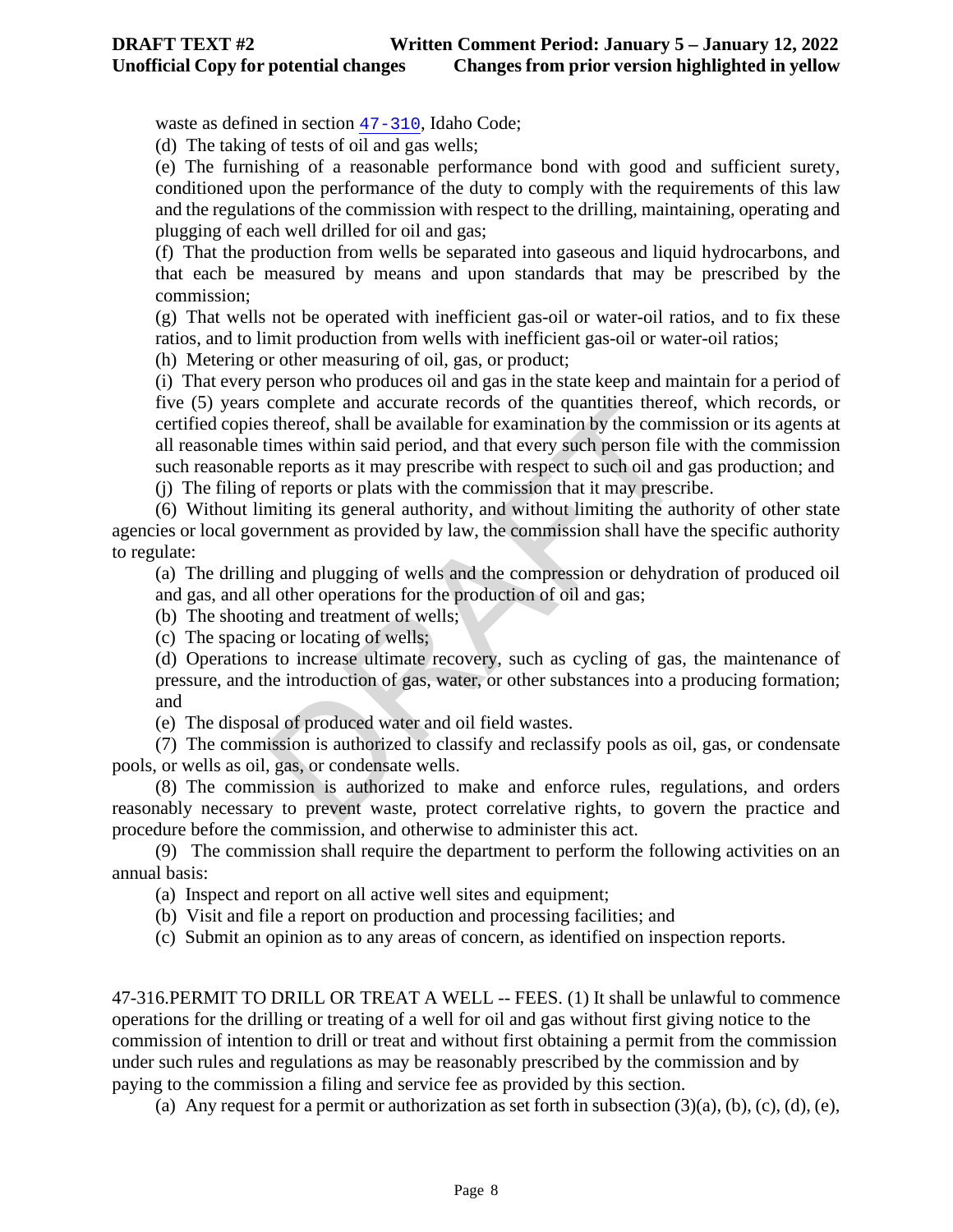$(f)$ ,  $(g)$ ,  $(m)$ ,  $(n)$  or  $(o)$  of this section shall be made by application to the department of lands, and processed as provided in this section.

(b) The department shall notify the director of the department of water resources regarding applications for permits to drill or treat a well. The director of water resources shall have ten (10) business days from the date of receipt of such notification from the department of lands to recommend conditions he believes necessary to protect freshwater supplies.

(c) Applications submitted under this section, except those listed in subsection  $(3)(c)$  and  $(g)$ of this section, shall be posted on the department of lands' website for ten (10) business days for a written comment period.

(d) The department of lands shall approve or deny applications in subsection  $(3)(a)$ ,  $(b)$ ,  $(c)$ ,  $(d)$ ,  $(f)$ ,  $(g)$ ,  $(m)$ ,  $(n)$  and  $(o)$  of this section in a timely and efficient manner. This time frame does not apply to permits submitted with an application processed under section [47-328](https://teamwork.idl.idaho.gov/statutesrules/idstat/Title47/T47CH3/SECT47-328), Idaho Code.

(e) The department's decision made under this section may be appealed to the commission by the applicant pursuant to the procedure in section  $47-328(4)$  through (6), Idaho Code.

ment's decision made under this section may be appeale<br>the pursuant to the procedure in section  $\frac{47-328(4)}{4}$  through<br>ance of any permit to drill or treat a well, a copy the<br>nos, controls, rules or regulations attache (2) Upon issuance of any permit to drill or treat a well, a copy thereof, including any limitations, conditions, controls, rules or regulations attached thereto for the protection of freshwater supplies as required in section 47-315, Idaho Code, shall be forwarded to the director of the department of water resources.

(3) The department shall collect the following fees, which shall be remitted to the state treasurer for deposit in the oil and gas conservation fund and shall be used exclusively to pay the costs and expenses incurred in connection with the administration and enforcement of this chapter:

(a) Application for a permit to drill a well \$2,000

(b) Application to deepen a well \$500

(c) Application to plug and abandon a well, if not completed within one (1) year from issuance of permit to drill a well \$500

(d) Application to treat a well, if separate from an application for a permit to drill a well \$1,000

(e) Application to construct a pit, if separate from an application for a permit to drill a well \$1,500

(f) Application to directionally drill a well, if separate from an application for a permit to drill a well  $$1,000$ 

(g) Application for a recompletion, modified blow out prevention standards, using a vacuum for oil or gas recovery, removing casing, or multiple zone completion, if separate from an application for a permit to drill or plug and abandon a well  $$1,000$ 

(h) Application for an exceptional well location, if separate from an application for a permit to drill a well \$1,300

(i) Application to change the size, shape, or location of a spacing unit  $$1,300$ 

(i) Application to establish or amend a fieldwide spacing order  $$1,300$ 

(k) Application for an integration order  $$1,300$ 

(1) Application for a unitization order  $$1,300$ 

(m) Application for a seismic operations permit covering less than twelve (12) miles of a 2-D survey  $$800$ 

(n) Application for a seismic operations permit covering between twelve (12) miles and twenty-four (24) miles of a 2-D survey, or up to seventy-two (72) square miles of a 3-D survey  $$2,000$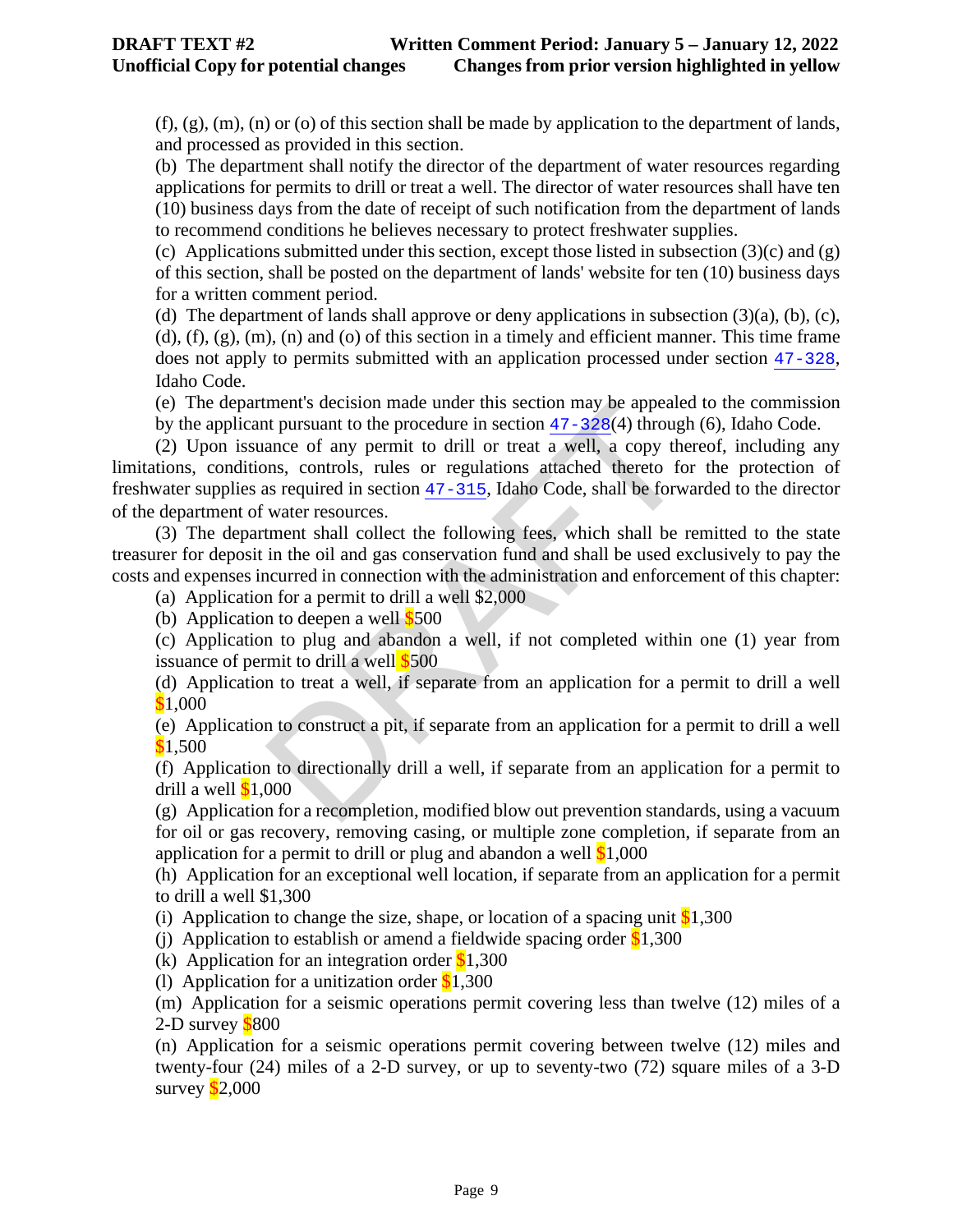(o) Application for a seismic operations permit covering more than twenty-four (24) miles of a 2-D survey, or more than seventy-two  $(72)$  square miles of a 3-D survey  $$2,500$ 

47-317.DRILLING LOCATIONS. (1) To prevent or assist in preventing the waste of oil and gas, to avoid drilling unnecessary wells or to protect correlative rights, the department may, on its own motion or on the application of an interested person, and after notice and opportunity for hearing, issue an order establishing drilling units on a statewide basis, or for defined areas within the state, or for oil and gas wells drilled to varying depths.

(2) An order establishing drilling units shall comply with section [47-318](https://teamwork.idl.idaho.gov/statutesrules/idstat/Title47/T47CH3/SECT47-318)(2), Idaho Code.

(3) In the absence of an order by the department establishing drilling or spacing units, or authorizing different well density patterns for particular pools or parts thereof, the following requirements shall apply:

(a) Oil wells. Every well drilled for oil shall be located in the center of a drilling unit consisting of a forty (40) acre governmental quarter-quarter section or lot or tract, or combination of lots and tracts substantially equivalent thereto, with a tolerance of two hundred (200) feet in any direction from the center location.

(i) No oil well shall be drilled less than nine hundred ninety (990) feet from any other well drilling to and capable of producing oil from the same pool; and

(ii) No oil well shall be completed in a known pool unless it is located more than nine hundred ninety (990) feet from any other well completed in and capable of producing oil from the same pool.

Every well difful of oil shall be focaled in the centure of oils and tracts substantially equivalent thereto, with feet in any direction from the center location.<br>
feet in any direction from the center location.<br>
light be (b) Vertical gas wells. Every vertical well drilled for gas shall be located in a drilling unit consisting of either a one hundred sixty (160) acre governmental quarter section or lot or tract, or combination of lots and tracts substantially equivalent thereto, or a six hundred forty (640) acre governmental section or lot or tract, or combination of lots or tracts substantially equivalent thereto. A vertical gas well located on a one hundred sixty (160) acre drilling unit shall have a minimum setback of three hundred thirty (330) feet to the exterior boundaries of the quarter section. A vertical gas well located on a six hundred forty (640) acre drilling unit shall have a minimum setback of six hundred sixty (660) feet to the exterior boundaries of the governmental section.

(i) No gas well shall be drilled less than nine hundred ninety (990) feet from any other well drilling to and capable of producing gas from the same pool; and

(ii) No gas well shall be completed in a known pool unless it is located more than nine hundred ninety (990) feet from any other well completed in and capable of producing gas from the same pool.

(c) Horizontal wells. Every horizontal well drilled shall be located in a drilling unit consisting of a six hundred forty (640) acre governmental section or lot or tract, or combination of lots or tracts substantially equivalent thereto. No portion of the completed interval of a horizontal lateral shall be closer than six hundred sixty (660) feet to a section boundary or uncommitted tract within a unit. Except for wells in federal exploratory units or in secondary units, the completed interval shall be no closer than one thousand three hundred twenty (1,320) feet to any horizontal well or vertical well completed in the same formation. (d) Notice. After drilling, testing and completing a well that meets the location requirements in paragraphs (a), (b) or (c) of this subsection, but prior to producing that well, an operator

shall provide notice and opportunity for hearing for the proposed drilling unit. In addition to any other notice required by statute or rule, the operator shall provide notice of the proposed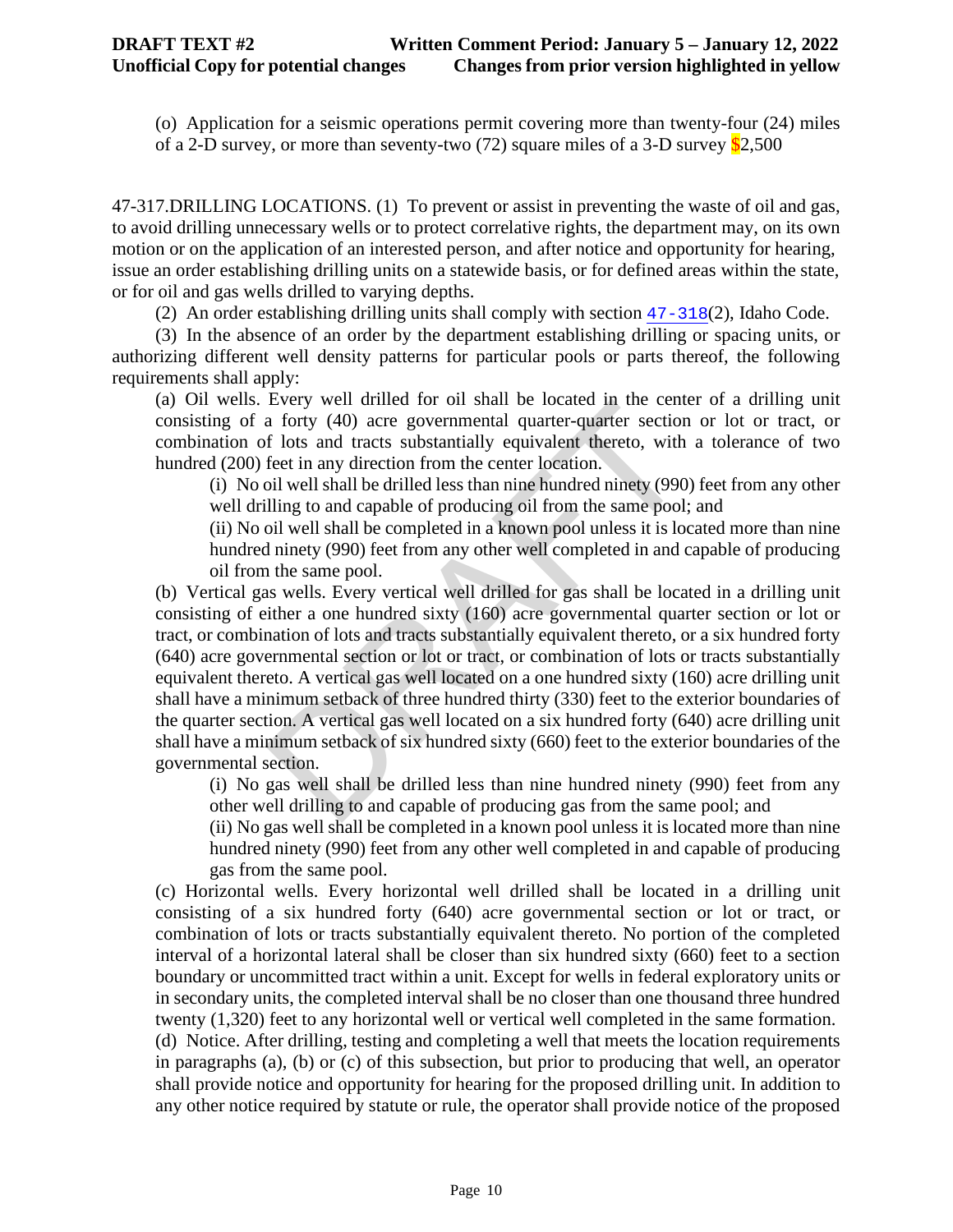drilling unit by certified mail to all uncommitted owners within the proposed drilling unit. The department may authorize drilling units upon application, notice and an opportunity for hearing as provided in section [47-328](https://teamwork.idl.idaho.gov/statutesrules/idstat/Title47/T47CH3/SECT47-328), Idaho Code. However, prior to establishing a drilling unit for a well that meets the location requirements in paragraph (a), (b) or (c) of this subsection, the department may grant a permit to drill that provides only the notice required in section [47-316](https://teamwork.idl.idaho.gov/statutesrules/idstat/Title47/T47CH3/SECT47-316), Idaho Code.

(4) An operator may request a change in the size, shape or location of a drilling unit under this section, as provided in section [47-318](https://teamwork.idl.idaho.gov/statutesrules/idstat/Title47/T47CH3/SECT47-318)(6), Idaho Code. Request may be made for drilling units that are:

(a) Larger or smaller than forty (40) acres for oil;

(b) Larger or smaller than one hundred sixty (160) acres for gas; or

(c) Not located within the boundaries of a governmental section, quarter section or quarter-quarter section.

o drilling units may be authorized upon application, notice<br>ded in section  $47-328$ , Idaho Code. To authorize a cha<br>change would assist in preventing the waste of oil and g<br>r protect correlative rights. In addition to any (5) Changes to drilling units may be authorized upon application, notice and an opportunity for hearing as provided in section 47-328, Idaho Code. To authorize a change, the department shall find that such change would assist in preventing the waste of oil and gas, avoid drilling of unnecessary wells, or protect correlative rights. In addition to any other notice required by statute or rule, an operator shall provide proper notice and a copy of the application to all uncommitted owners within the proposed unit and to all other parties an operator reasonably believes may be affected. In establishing drilling units under this section, the department shall review the drilling unit's size, shape and location based on the application, any supporting exhibits, and evidence introduced at a hearing.

47-318.WELL SPACING. (1) The department shall promptly may establish spacing units for each pool except in those pools that have been developed to such an extent that it would be impracticable or unreasonable to establish spacing units at the existing stage of development.

(2) An order establishing spacing units shall specify the size, shape and location of the units, which shall be such as will, in the opinion of the department, result in the efficient and economical development of the pool as a whole. Any unit established by the department shall be geographic. The geographic boundaries of the unit shall be described in accordance with the public land survey system. Except where circumstances, geologic or otherwise, affecting the orderly development of a pool reasonably require, or as provided in paragraph (b) of this subsection, the size of the spacing units shall not be smaller than the maximum area that can be efficiently and economically drained by one (1) well; provided:

(a) If, at the time of a hearing to establish spacing units, there is not sufficient evidence from which to determine the area that can be efficiently and economically drained by one (1) well, the department shall may make an order establishing temporary spacing units for the orderly development of the pool, pending the obtaining of the information required to determine what the permanent spacing should be.

(b) Where the federal agency administering federal minerals that would otherwise be included in a spacing unit has not leased or has failed to offer such federal minerals for lease auction for at least six (6) months, such federal minerals may be excluded from the unit upon application or upon the department's own determination.

(3) Except where circumstances, geologic or otherwise, affecting the orderly development of a pool reasonably require, spacing units shall be of approximately uniform size and shape for the entire pool. The department may establish spacing units of different sizes or shapes for different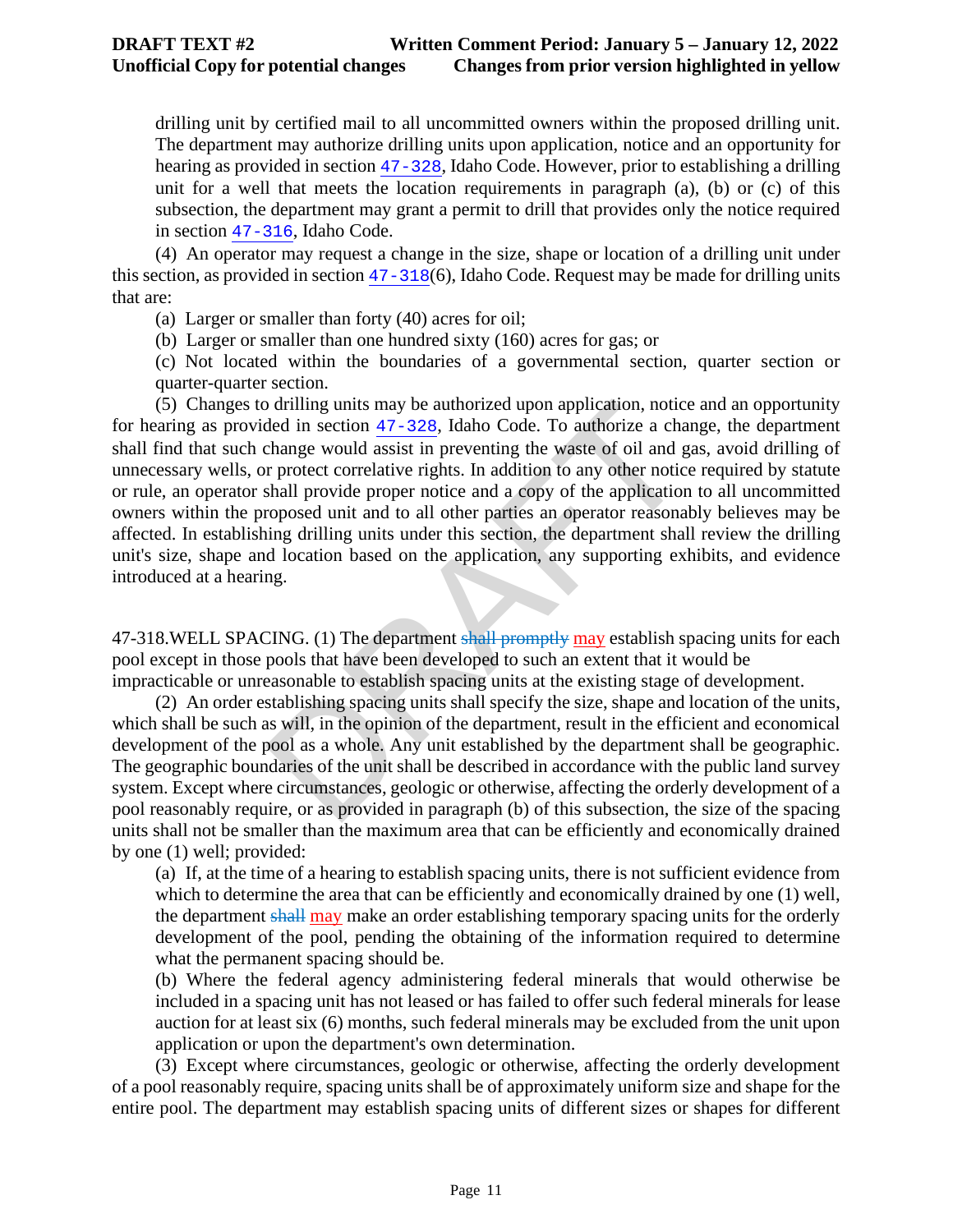### **DRAFT TEXT #2 Written Comment Period: January 5 – January 12, 2022 Unofficial Copy for potential changes Changes from prior version highlighted in yellow**

parts of a pool or may grant exceptions to the size, shape or location of any spacing unit or units or may change the sizes or shape of one (1) or more existing spacing units.

(4) An order establishing spacing units shall direct that no more than one (1) well shall be drilled to and produced from the common source of supply on any unit, and shall specify the location for the drilling of a well thereon, in accordance with a reasonably uniform spacing pattern, with necessary exceptions for wells drilled or drilling at the time of the filing of the application. If the department finds that a well drilled at the prescribed location would not be likely to produce in paying quantities, or that surface conditions would substantially add to the burden or hazard of drilling such well, or for other good cause shown, the department is authorized to make an order permitting the well to be drilled at a location other than that prescribed by such spacing order. Application for an exception shall be filed with the department and may be granted where it is shown that good cause for such exception exists and that consent to such exception has been given by the operators of all drilling units directly or diagonally offsetting the drilling unit for which an exception is requested, and, as to the lands upon which drilling units have not been established, by the majority of mineral interest owners of those lands which would be included in directly or diagonally offsetting drilling units under said order, if said order were extended to include such additional lands.

Edd, and, as to the lands upon which drilling units have not<br>eral interest owners of those lands which would be inc<br>different different state state and order, if said order were exter<br>establishing spacing units for a pool (5) An order establishing spacing units for a pool shall cover all lands determined or believed to be underlaid by such pool, and may be modified by the department from time to time to include additional lands determined to be underlaid by such pool or to exclude lands determined not to be underlaid by such pool. A pool may be divided into zones and a spacing unit for each zone may be established if necessary to prevent or assist in preventing waste of oil and gas, to avoid drilling unnecessary wells, to protect correlative rights or to facilitate production through the use of innovative drilling and completion methods. The spacing units within the zone may differ in size and shape from spacing units in any other zone but may not be smaller than the maximum area that can be efficiently and economically drained by one (1) well.

(6) An order establishing spacing units may be modified by the department to change the size, shape or location of one (1) or more spacing units, or to permit the drilling of additional wells on a reasonably uniform pattern. An operator may apply for changes to the size, shape or location of spacing units. The department will review applications to change the size, shape or location of spacing units.

(7) Upon the filing of an application to establish spacing units, no additional well shall be commenced for production from the pool until the order establishing spacing units has been made, unless the commencement of the well is authorized by order of the department.

47-319.SETBACKS. (1) Except as provided in this section, oil and gas wells, tank batteries and gas processing facilities shall not be constructed within three hundred (300) feet of an existing occupied structure, domestic water well, canal, ditch or the natural or ordinary high-water mark of surface waters or within fifty (50) feet of a highway.

(2) Oil and gas wells, tank batteries and gas processing facilities may be constructed less than three hundred (300) feet but more than one hundred (100) feet from an existing occupied structure, domestic water well, canal or ditch if the operator has obtained the express written permission from the owner of the occupied structure, domestic water well, canal or ditch.

47-320.INTEGRATION OF TRACTS -- ORDERS OF DEPARTMENT. (1) When two (2) or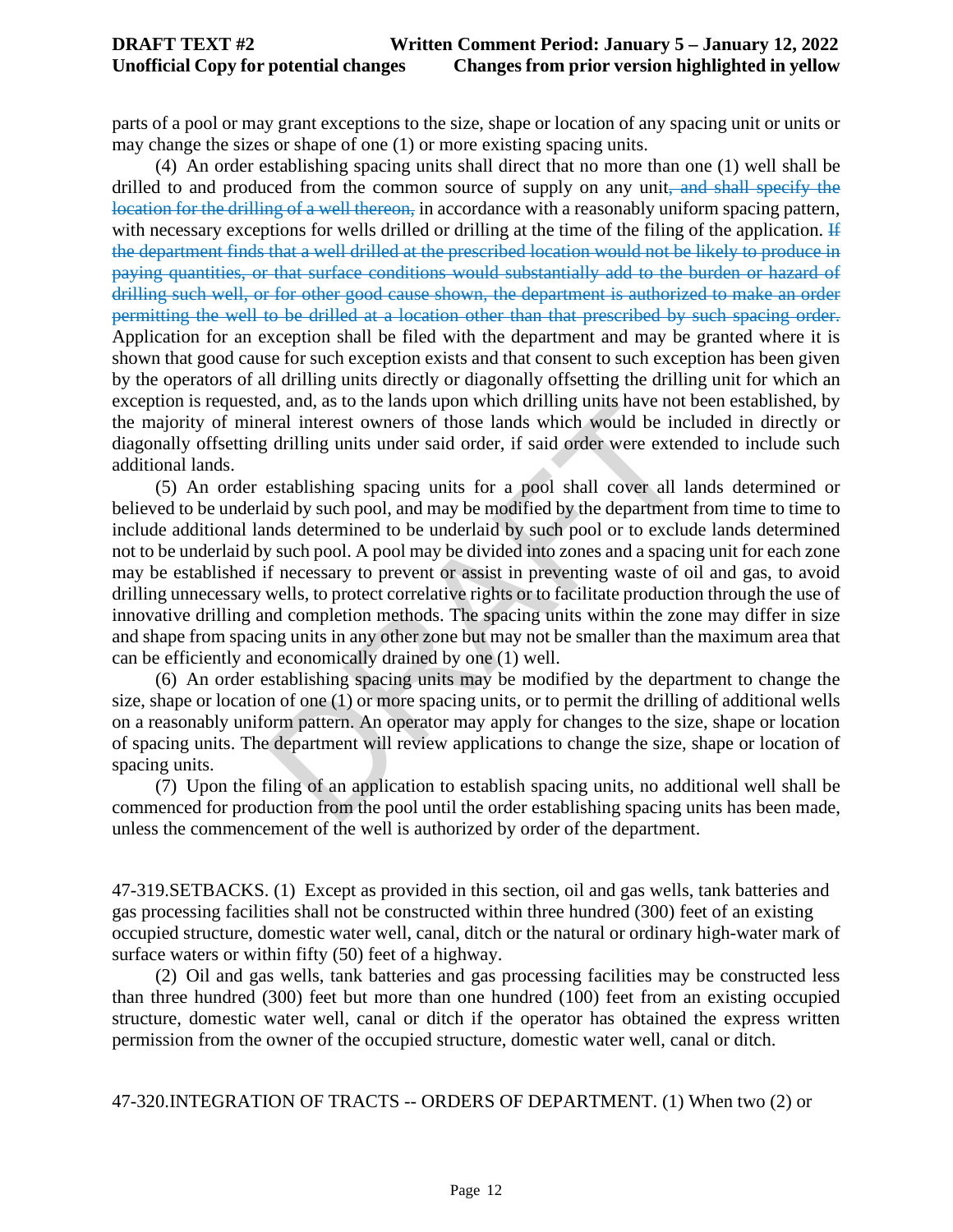more separately owned tracts are embraced within a spacing unit, or when there are separately owned interests in all or a part of a spacing unit, the interested persons may integrate their tracts or interests for the development and operation of the spacing unit. In the absence of voluntary integration, the department, upon the application of any owner in that proposed spacing unit, shall order integration of all tracts or interests in the spacing unit for drilling of a well or wells, development, and operation thereof and for the sharing of production therefrom. The department, as a part of the order establishing a spacing unit or units, may prescribe the terms and conditions upon which the royalty interests in the unit or units shall, in the absence of voluntary agreement, be deemed to be integrated without the necessity of a subsequent separate order integrating the royalty interests. Each such integration order shall be upon terms and conditions that are just and reasonable terms and conditions set forth herein.

(2) All operations, including, but not limited to, the commencement, drilling, or operation of a well upon any portion of a spacing unit for which an integration order has been entered, shall be deemed for all purposes the conduct of such operations upon each separately owned tract in the spacing unit by the several owners thereof. That portion of the production allocated to a separately owned tract included in a spacing unit shall, when produced, be deemed, for all purposes, to have been actually produced from such tract by a well drilled thereon.

(3) Each such integration order shall authorize the drilling, equipping and operation, or operation, of a well on the spacing unit; shall designate an operator for the integrated unit; shall prescribe the time and manner in which all the owners in the spacing unit may elect to participate therein; and shall make provision for the payment by all those who elect to participate therein of the reasonable actual cost thereof, plus a reasonable charge for supervision and interest. Each such integration order shall provide for the four (4) following options:

bester the conduct of such operations upon each separatel<br>everal owners thereof. That portion of the production allo<br>i in a spacing unit shall, when produced, be deemed, for and<br>from such tract by a well drilled thereon.<br> (a) Working interest owner. An owner who elects to participate as a working interest owner shall pay the proportionate share of the actual costs of drilling and operating a well allocated to the owner's interest in the spacing unit. Working interest owners who share in the costs of drilling and operating the well are entitled to their respective shares of the production of the well. The operator of the integrated spacing unit and working interest owners shall enter into an approved joint operating agreement.  $a$ pproved by  $\pm$ The department shall approve the joint operating agreement as just and reasonable if the agreement is based on a standard industry form, such as those supplied by the American Association of Professional Landmen, and the operator demonstrates to the Department that any changes to the standard form are not prejudicial to working interest owners in the integration order.

(b) Nonconsenting working interest owner. An owner who refuses to share in the risk and actual costs of drilling and operating the well, but desires to participate as a working interest owner, is a nonconsenting working interest owner. The operator of the integrated spacing unit shall be entitled to recover a risk penalty of up to three hundred percent (300%) of the nonconsenting working interest owner's share of the cost of drilling and operating the well under the terms set forth in the integration order. After all the costs have been recovered by the consenting owners in the spacing unit, the nonconsenting owner is entitled to his respective shares of the production of the well, and shall be liable for his pro rata share of costs as if the nonconsenting owner had originally agreed to pay the costs of drilling and operating the well. The operator of the integrated spacing unit and nonconsenting working interest owners shall enter into a joint operating agreement. The department shall approve the joint operating agreement as just and reasonable if the agreement is based on a standard industry form, such as those supplied by the American Association of Professional Landmen, and the operator demonstrates to the Department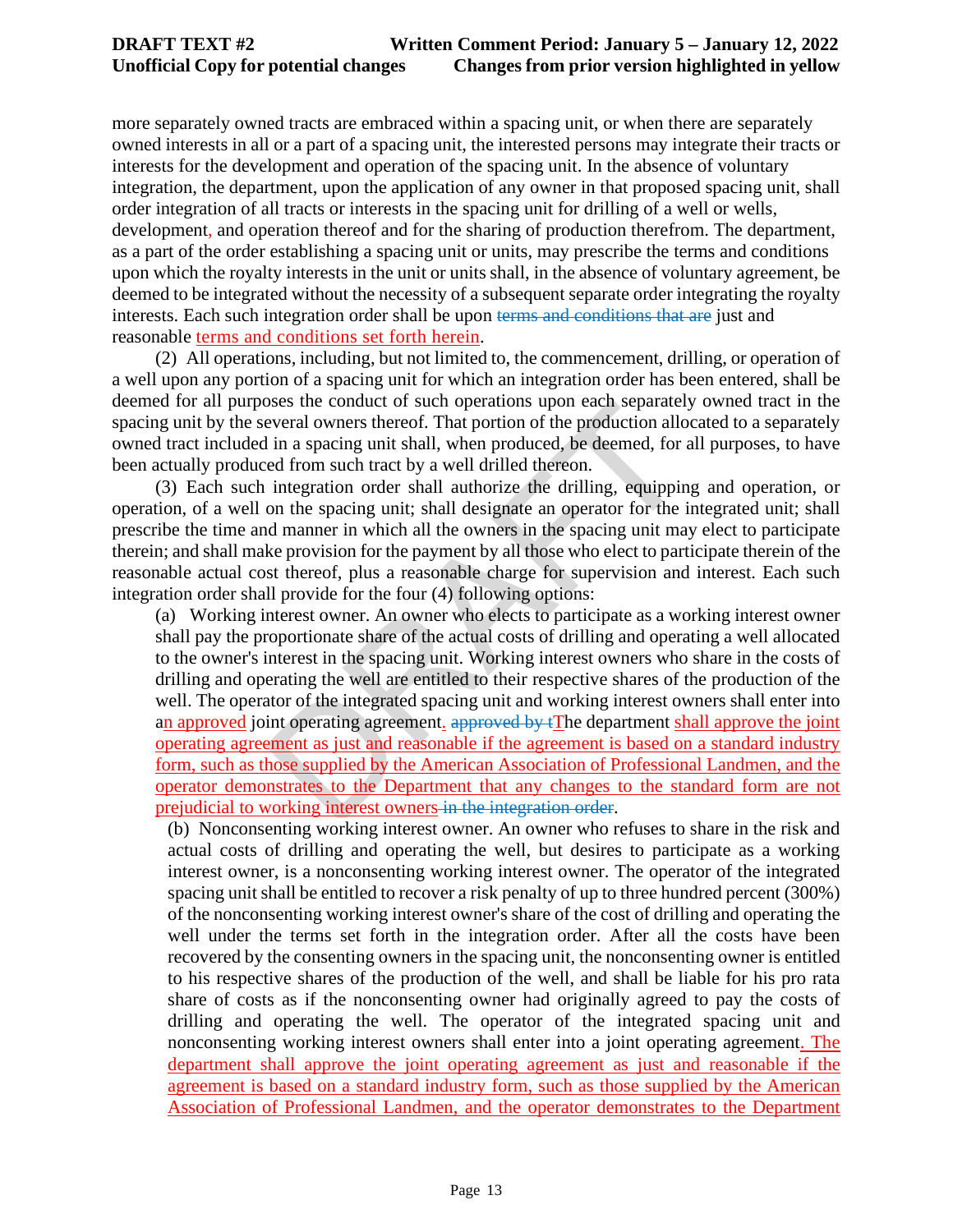that any changes to the standard form are not prejudicial to nonconsenting working interest owners approved by the department in the integration order.

(c) Base Entitlement. If an owner fails to make an election within the election period set forth in the integration order, the operator shall compensate such owner for their share of production with the following just and reasonable terms:Leased. An owner may enter into a lease with the operator of the integrated spacing unit under the terms and conditions in the integration order. The owner shall receive no less than one eighth (1/8) royalty. The operator of an integrated spacing unit shall pay a leasing owner the highest bonus payment per acre that the operator paid to another owner in the spacing unit prior to the filing of the integration application.

- (1) The owner shall receive one-eighth (1/8) royalty of any gas, oil, or natural gas liquids produced, proportionate to their interest in the integrated unit.
- (2) Royalty payments shall comply with the terms of section 47-331, Idaho Code.<br>(3) The operator of an integrated spacing unit shall pay a leasing owner the highes
- The operator of an integrated spacing unit shall pay a leasing owner the highest bonus payment per acre that the operator paid to another owner in the spacing unit prior to the filing of the integration application.
- (4) The operator will avoid, to the maximum extent possible, any use of surface lands belonging to owners integrated under this subsection. Where such use cannot be reasonably avoided, use of surface lands, and compensation for such use, shall be governed by sections 47-334, Idaho Code.
- (5) The operator shall comply with the requirements of sections 47-319, 47-332, 47-333, and 47-334 Idaho Code.
- (6) An integration order including the terms specified in this subsection fulfills the Department's obligation to integrate mineral interests upon just and reasonable terms, provided, that nothing herein shall be deemed to prevent the operator and owners from voluntarily agreeing to different lease terms before or after the entry of an integration order.
- (7) The date of lease and primary term or offer with acreage in lease.
- (8) Annual rental per acre.

From the perator paid to another owner in the specifical properties are dependent of the integration application.<br>
The perator will avoid, to the maximum extent possible, any used by the integration application.<br>
The opera (d) Deemed leased. If an owner fails to make an election within the election period set forth in the integration order, such owner's interest will be deemed leased under the terms and conditions in the integration order. The owner shall receive one-eighth (1/8) royalty. The operator of an integrated spacing unit shall pay a leasing owner the highest bonus payment per acre that the operator paid to another owner in the spacing unit prior to the filing of the integration application.

(4) An application for an order integrating the tracts or interests in a spacing unit shall substantially contain and be limited to only the following:

(a) The applicant's name and address;

(b) A description of the spacing unit to be integrated;

(c) A geologic statement concerning the likely presence of hydrocarbons;

(d) A statement that the proposed drill site is leased;

(e) A statement of the proposed operations for the spacing unit, including the name and address of the proposed operator;

(f) A proposed joint operating agreement and a proposed lease form;

(g) A list of all uncommitted owners in the spacing unit to be integrated under the application, including names and addresses;

(h) An affidavit indicating that at least sixty-seven percent (67%) of the mineral interest acres in the spacing unit support the integration application by leasing or participating as a working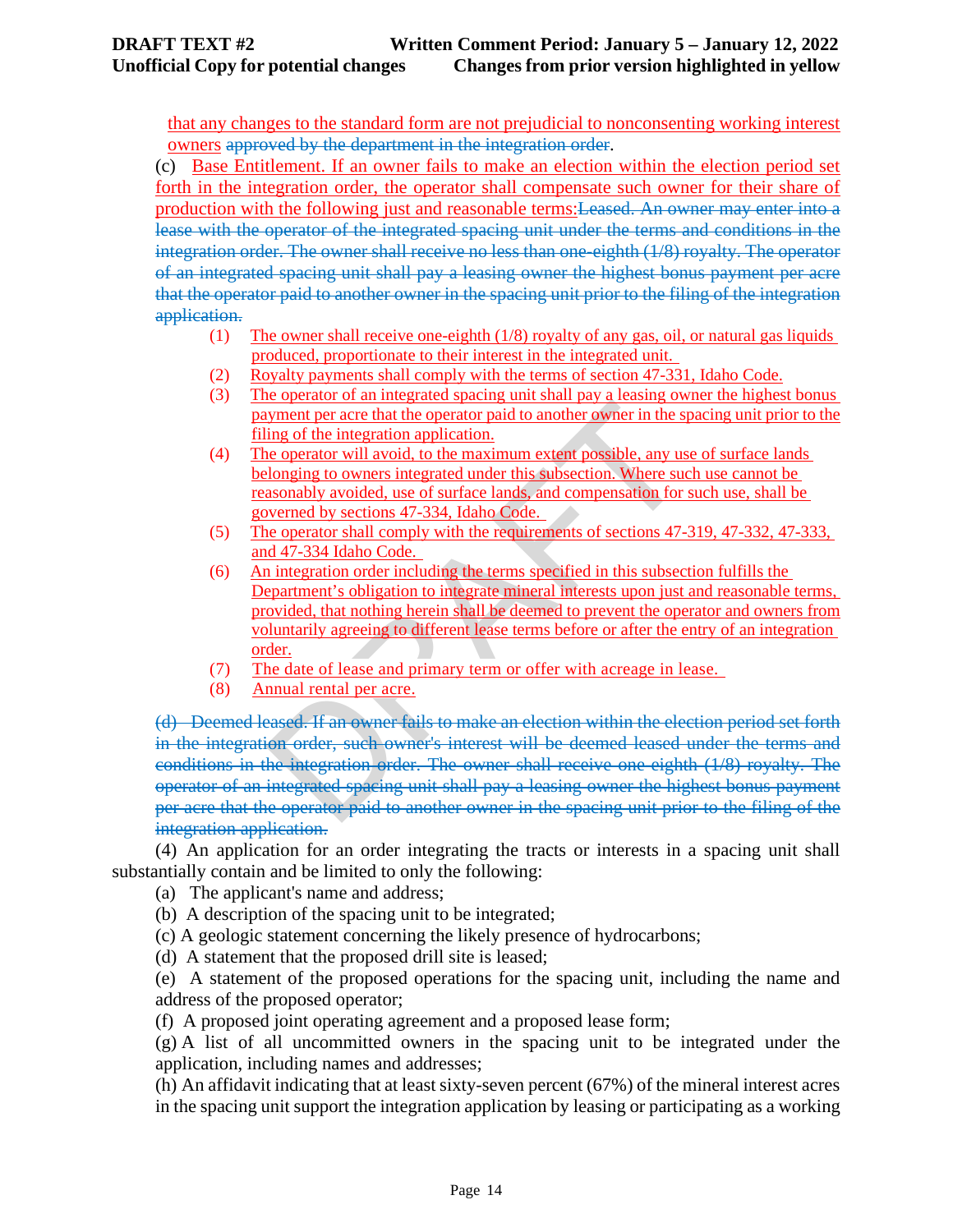interest owner;

(i) An affidavit stating the highest bonus payment paid to a leased owner in the spacing unit being integrated prior to filing the integration application; and

(j) A resume of efforts documenting the applicant's good faith efforts on at least two (2) separate occasions within a period of time no less than sixty (60) days to inform uncommitted owners of the applicant's intention to develop the mineral resources in the proposed spacing unit and desire to reach an agreement with uncommitted owners in the proposed spacing unit. Provided however, if any owner requests no further contact from the applicant, the applicant will be relieved of further obligation to attempt contact to reach agreement with that owner. At least one (1) contact must be by certified U.S. mail sent to an owner's last known address. If an owner is unknown or cannot be found, the applicant must publish a legal notice of its intention to develop and request that the owner contact the applicant in a newspaper of general circulation in the county where the proposed spacing unit is located. The resume of efforts should indicate the applicant has made reasonable efforts to reach an agreement with all uncommitted owners in the proposed spacing unit. Reasonable efforts are met by complying with this subsection.

malcate the applicant has made reasonable errorts to reaced owners in the proposed spacing unit. Reasonable h this subsection.<br>
the integration application is filed with the department committed owners who are unknown or (5) At the time the integration application is filed with the department, the applicant shall certify that, for uncommitted owners who are unknown or cannot be found, a notice of the application was published in a newspaper in the county where the proposed spacing unit is located. Each published notice shall include notice to the affected uncommitted owner of the opportunity to respond to the application, and the deadline by which a response must be filed with the department.

(6) An operator who has not been able to obtain consent from sixty-seven percent (67%) of the mineral interest acres in the spacing unit may nevertheless apply for an integration order under this section if all of the conditions set forth in this subsection have been met. The department shall issue an integration order, which shall affect only the unit area described in the application, if it finds that the operator has met all of the following conditions:

(a) The operator has obtained consent from at least fifty-five percent (55%) of mineral interest acres;

(b) The operator has negotiated diligently and in good faith for a period of at least one hundred twenty (120) days prior to his application for an integration order; and

(c) The uncommitted owners in the affected unit shall receive from the operator mineral lease terms and conditions that are no less favorable to the lessee than those set forth in section [47-331](https://teamwork.idl.idaho.gov/statutesrules/idstat/Title47/T47CH3/SECT47-331)(2), Idaho Code.

(7) An application for integration shall be subject to the procedures set forth in section [47-328](https://teamwork.idl.idaho.gov/statutesrules/idstat/Title47/T47CH3/SECT47-328), Idaho Code.

(8) An integration order shall be in effect for a term of five (5) years, and so long thereafter as oil and gas operations are being conducted by the operator, unless extended by the commission upon application of the operator. Any application to modify or extend an integration order shall comply with the notice requirements of section 47-328(3)(b), Idaho Code. For purposes of such notice, all parties receiving the base entitlement set forth in subsection 47-328(3)(d) herein shall be considered "uncommitted owners."

(9) The entry of an integration order does not inhibit the right of mineral interest owners to pursue claims against the operator for damages to person, property, or water rights.

47-321. UNIT OPERATIONS. (1) An agreement for the unit or cooperative development or operation of a field, pool, or part thereof, may be submitted to the department for approval as being in the public interest or reasonably necessary to prevent waste or protect correlative rights. Such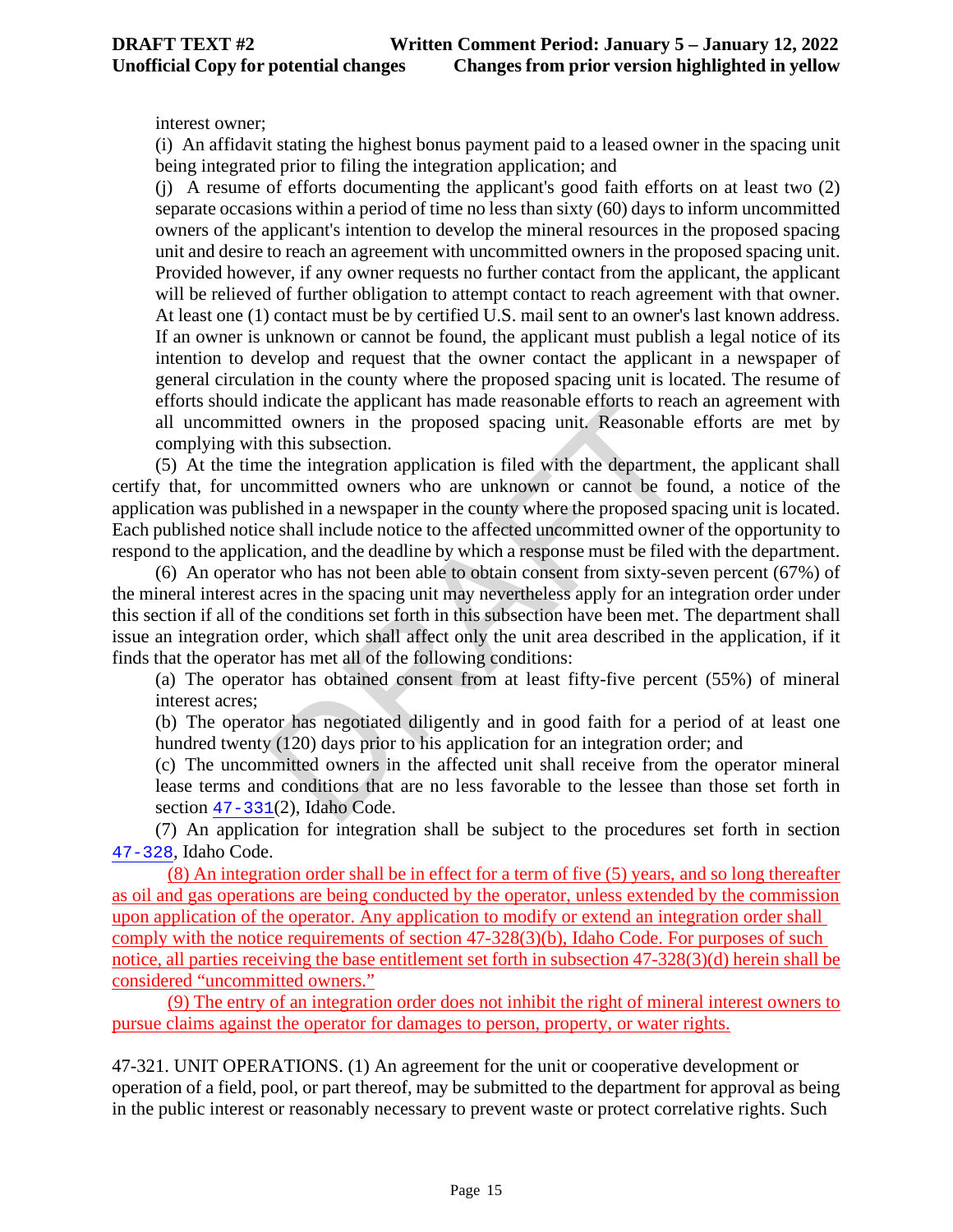approval shall constitute a complete defense to any suit charging violation of any statute of the state relating to trusts and monopolies on account thereof or on account of operations conducted pursuant thereto. The failure to submit such an agreement to the department for approval shall not for that reason imply or constitute evidence that the agreement or operations conducted pursuant

thereto are in violation of laws relating to trusts and monopolies.

(2) The department, upon its own determination or upon application of an owner, shall conduct a hearing to consider the need for unit operation of an entire pool or portion thereof, to increase ultimate recovery of oil and gas from that pool or portion thereof. The department shall issue an order requiring unit operation if it finds that:

(a) Unit operation of the pool or portion thereof is reasonably necessary to prevent waste or to protect correlative rights;

(b) Unit operation of the pool or portion thereof is reasonably necessary for maintaining or restoring reservoir pressure, or to implement cycling, water flooding, enhanced recovery, horizontal drilling, de-watering or a combination of these operations or other operations or objectives to be cooperatively pursued with the goal of increasing the ultimate recovery of oil and gas; and

(c) The estimated cost to conduct the unit operation will not exceed the value of the estimated recovery of additional oil and gas resulting from unit operation.

(3) An application for requesting an order providing for the operation as a unit of one (1) or more pools or parts thereof in a field shall contain:

(a) A plat map showing the proposed unit, the existing spacing units, and well(s) within the units;

(b) The names and addresses of all persons owning mineral interests and working interests in the proposed unit;

ing, de-watering or a combination of these operations of ecooperatively pursued with the goal of increasing the ult<br>ated cost to conduct the unit operation will not excevery of additional oil and gas resulting from unit op (c) An affidavit that the applicant, by certified mail, notified all persons owning unleased mineral interests and working interests in the proposed unit at least sixty (60) days prior to filing the application with the department of the applicant's intention to make the application; (d) A proposed plan of unit operations for the proposed unit that contains the information in

subsection (5) of this section; and (e) A proposed operating agreement that is consistent with the proposed plan of unit

operations. (4) An application for unit operations shall be subject to the procedures set forth in section

[47-328](https://teamwork.idl.idaho.gov/statutesrules/idstat/Title47/T47CH3/SECT47-328), Idaho Code. (5) An order for a unit operation must be upon just and reasonable terms and conditions and shall prescribe a plan for unit operations that include all of the following:

(a) A description of the vertical and horizontal limits of the unit area;

(b) A statement of the nature of the operation contemplated;

(c) A provision for the supervision and conduct of the unit operation that designates an operator of the unit and provides a means to remove the operator and designate a successor operator;

(d) A provision to protect correlative rights, allocating to each separately owned tract in the unit area a just and equitable share of the production that is produced and saved from the unit area, other than production used or unavoidably lost in the conduct of the unit operation;

(e) A provision for credits and charges to adjust among working interest owners in the unit area for their interest in wells, tanks, pumps, machinery, materials and equipment that contribute to the unit operation;

(f) A provision establishing how the costs of unit operation, including capital investments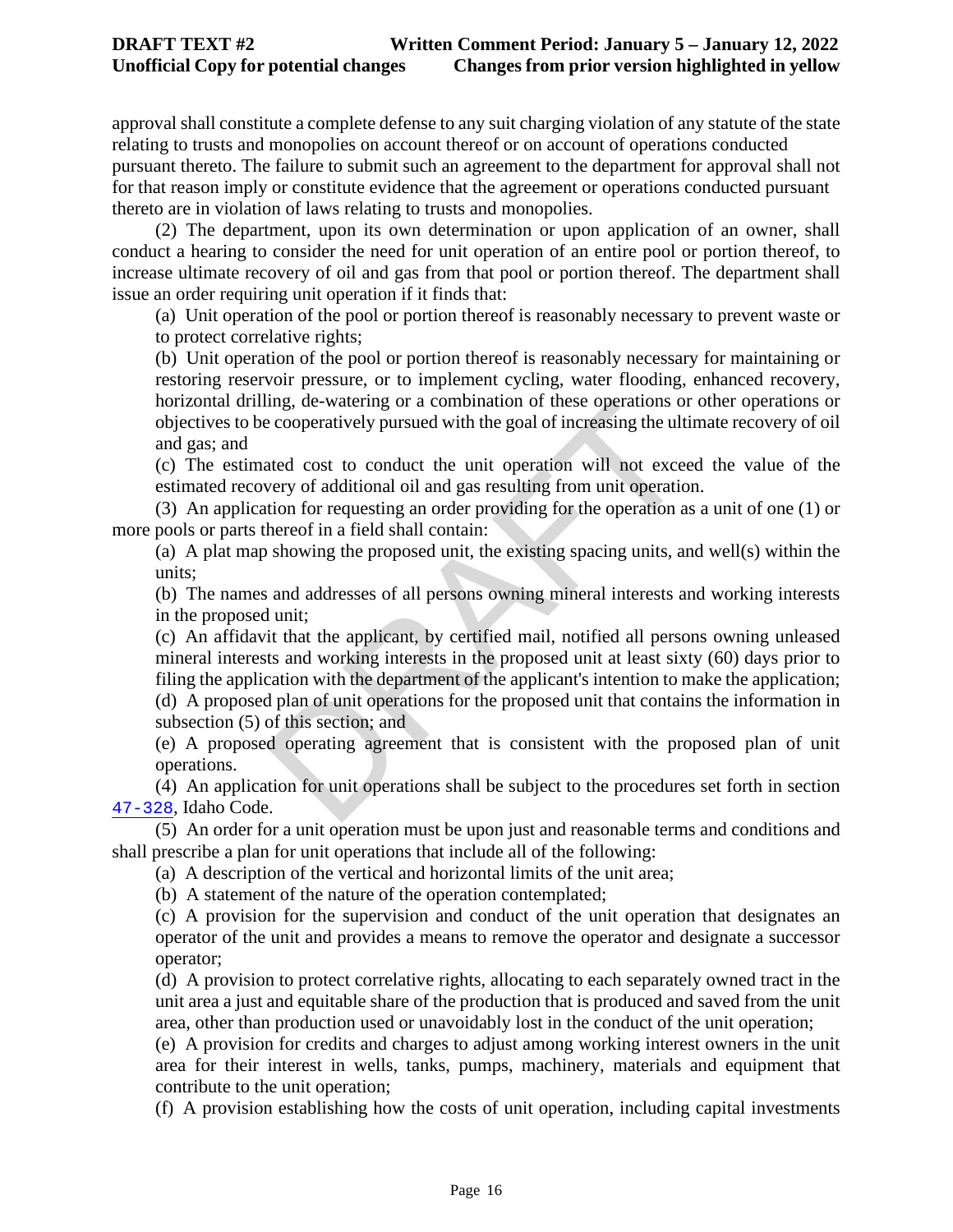and costs of terminating the unit operation, shall be determined and charged to each working interest owner or the interest of each owner, including a provision establishing how, when and by whom the share of unit production allocated to an owner who does not pay the share of those costs charged to that owner or to the interest of that owner may be sold and the proceeds applied to the payment of that owner's share of those costs, and how accounts will be settled upon termination of the unit;

(g) A provision, if necessary, for carrying or otherwise financing an owner who elects to be carried or otherwise financed, which allows owners who carry or otherwise finance to recover up to three hundred percent (300%) of the unit costs attributed to an owner who elects to be carried or otherwise financed payable out of that owner's share of the production; (h) A time when the unit operation is to commence and the manner in which, and the circumstances under which, the unit operation is to terminate and the unit is to be dissolved; and

(i) Additional provisions found to be appropriate to carry on the unit operation, to prevent waste and to protect correlative rights.

(6) An order for a unit operation may provide for a unit operation of less than the whole of a pool as long as the unit area is of size and shape reasonably required for that purpose and the conduct thereof will have no significant adverse effect upon other portions of the pool.

(7) The department, upon its own determination or upon the application of an owner, may for good cause terminate a unit operation and dissolve the unit on just and equitable terms. If not terminated earlier, the unit operation shall terminate upon final cessation of production from the pool or unitized portion thereof, the plugging and abandonment of unit wells and facilities, and reclamation of the surface.

provisions round to be appropriate to carry on the unit of<br>order correlative rights.<br>Or a unit operation may provide for a unit operation of less<br>unit area is of size and shape reasonably required for t<br>have no significant (8) An order requiring a unit operation shall not become effective until the plan for unit operations approved by the department has been signed and approved in writing by the owners who, under the department's order, will be required to pay at least sixty-seven percent (67%) of the costs of the unit operation, and also signed and approved in writing by the working interest owners of at least sixty-seven percent (67%) of the production of the unit operations, and the department has made a finding in the order that the plan for unit operations has been so approved.

(9) An order providing for unit operation may be amended by an order of the department in the same manner and subject to the same conditions as an original order providing for the unit operation.

(10) The department may issue an order for the unit operation of a pool or pools or parts thereof that includes a unit created by a prior order of the department or by voluntary agreement. This subsequent order, in providing for the allocation of the unit's production, must treat first the unit area previously created as a single tract and then allocate, in the same proportions as those specified in the prior order, the portion of the new unit's production allocated to the previous unit among the separately owned tracts included in the previously created unit area.

(11) The department may approve additions to the unit of portions of a pool not previously included within the unit and may extend the unit area as reasonably necessary to prevent waste or to protect correlative rights. The department may approve exclusions from the unit area as reasonably necessary to prevent waste or to protect correlative rights. An order adding to or excluding from a unit area must be upon just and reasonable terms.

(a) An order that amends a plan of unit operations and adds an area to a previously established unit shall not become effective until the amended plan of unit operations has been signed and approved in writing by the owners who will be required to pay at least sixty-seven percent (67%) of the costs of the unit operation in the area to be added, and also signed and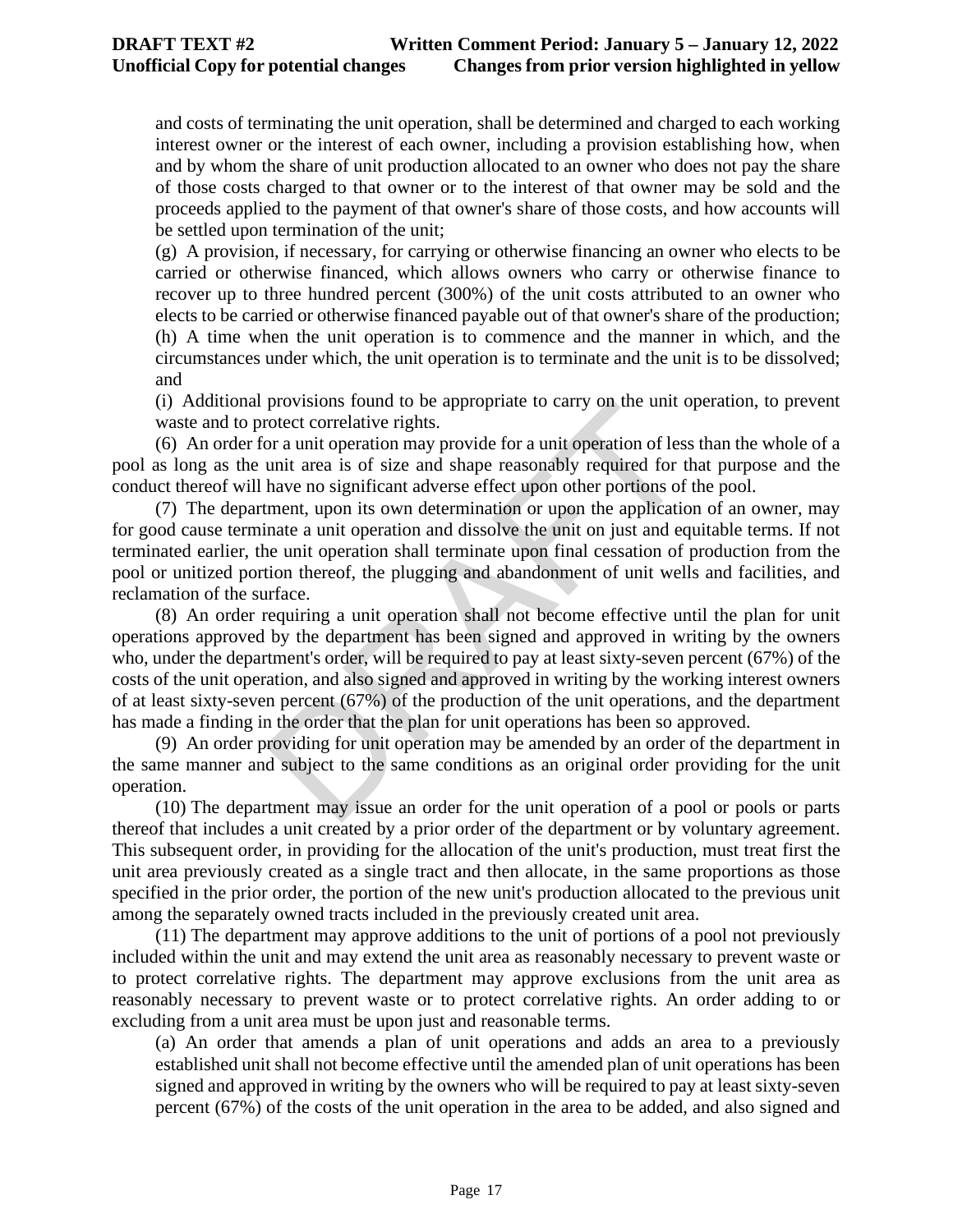approved in writing by the working interest owners of at least sixty-seven percent (67%) of the production of the unit operations, and the department has made a finding in the order that the plan for unit operations has been so approved.

(b) An order providing for an exclusion from a unit area may not become effective until an amended plan of unit operations excluding an area from the unit has been approved in writing by the owners in the original unit area that are required to pay at least sixty-seven percent (67%) of the costs of unit operations, and also approved in writing by the working interest owners in the original unit area required to pay at least sixty-seven percent (67%) of the production of the unit operations, and the department has made a finding in the order that the plan for unit operations has been so approved.

is, is deemed produced rrom a well drilled on that tract. One department providing for a unit operation shall considered by a lobiligations of a lease or contract covering lands withince with those obligations is not possi (12) Operations, including the commencement, drilling or operation of a well upon a portion of a unit area, are deemed conducted on each separately owned tract in the unit area by the owner or owners thereof. That portion of a unit's production allocated to a separately owned tract in a unit area, when produced, is deemed produced from a well drilled on that tract. Operations conducted under an order of the department providing for a unit operation shall constitute fulfillment of expressed or implied obligations of a lease or contract covering lands within the unit area to the extent that compliance with those obligations is not possible without a further order of the department.

(13) That portion of unit production allocated to a tract and the proceeds of sale for that portion are deemed the property and income of the several persons to whom or to whose credit that portion is allocated or payable under the order providing for unit operation.

(14) A division order or other contract relating to a sale or purchase of production from a separately owned tract or combination of tracts remains in force and applies to oil and gas allocated to the tract until terminated in accordance with provisions of the order providing for unit operation, or in accordance with the terms of such division order or other contract.

(15) Except to the extent that all affected parties agree, an order providing for unit operation does not result in a transfer of all or part of a person's title to the oil and gas rights in a tract in the unit area.

(16) Except to the extent that all affected parties agree, all property, whether real or personal, that may be acquired in the conduct of a unit operation hereunder is deemed acquired for the account of the owners within the unit area and is deemed the property of the owners in the proportion that the expenses of the unit operation are charged.

(17) The formation of a unit and the operation of the unit under an order of the department shall not be in violation of any statute of this state relating to trusts, monopolies, contracts or combinations in the restraint of trade.

47-322.OIL AND GAS METERING SYSTEMS. (1) Each meter shall be properly constructed, maintained, repaired and operated to continually and accurately register the quantity of oil and gas produced from the well.

(2) The meter shall be installed, used and operated according to industry standards and guidelines promulgated by the American petroleum institute, American gas association, and the gas processors association that are in effect at the time of installation of the meter. If standards conflict, the most current American petroleum institute standard shall apply.

(3) All custody transfer meters and all allocation meters used in the allocation of custody transfer volumes shall be calibrated by a third party at least quarterly in each calendar year. The records of calibrations shall be maintained by the operator of the meter for at least five (5) years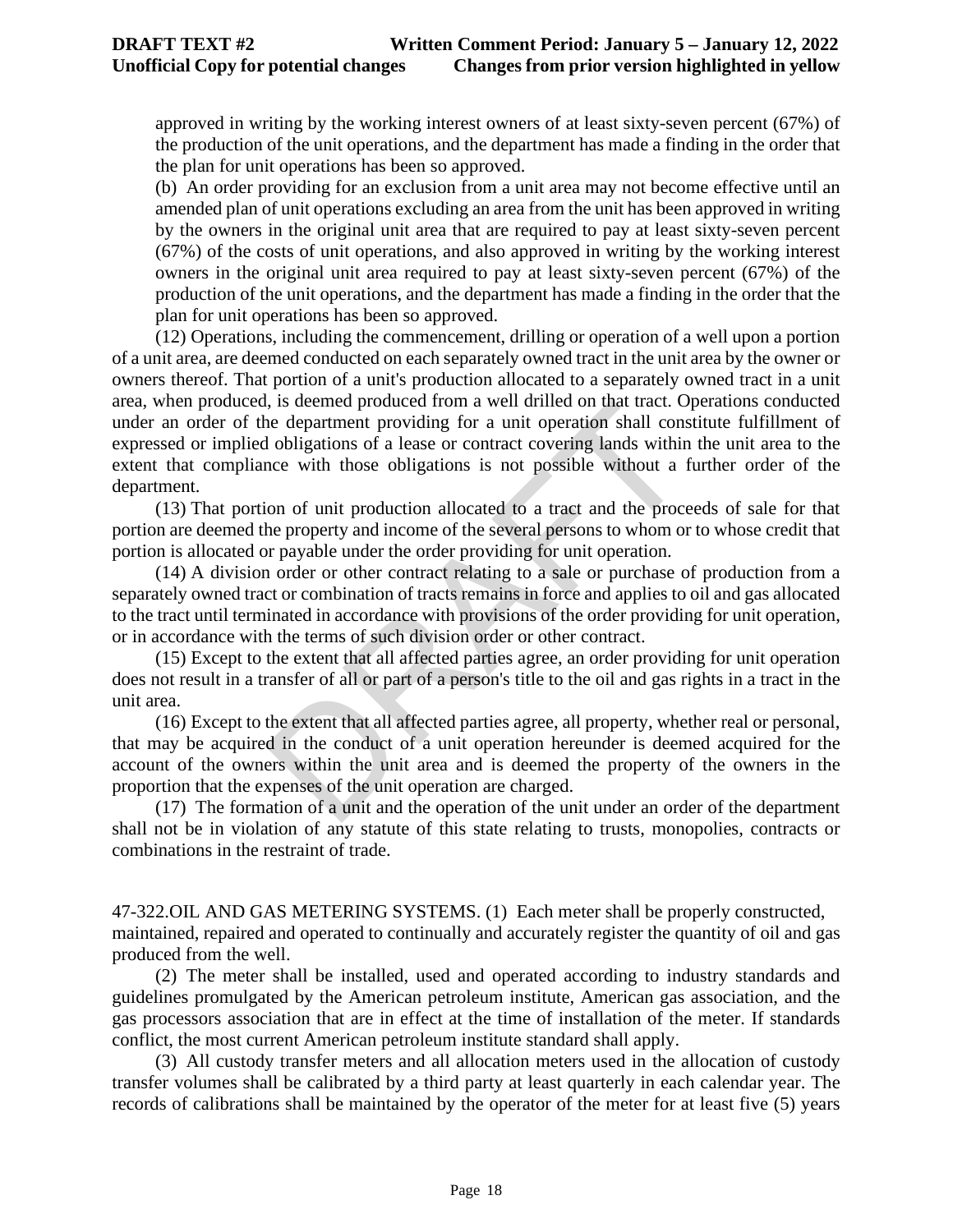and copies shall be submitted to the department.

47-323.COMMINGLING OF PRODUCTION. A producer shall not, prior to metering, commingle production from two (2) or more oil and gas wells without prior approval from the department after notice and opportunity for hearing.

47-324.REPORTING REQUIREMENTS. (1) All reporting parties shall file the applicable reports described in this section to the department within the time frames provided. Each report shall be completed on forms prescribed by the department.

(a) Monthly production report. Operators shall file monthly production reports to properly account for all oil, gas and water production and disposition from each well, including the amounts of oil and gas sold from each well. Production reports shall be filed on the required form before the fifteenth day of the second calendar month following the month of production.

(b) Gathering facility report. Operators of a gathering facility shall file monthly reports concerning the operation of the plant on the required form before the fifteenth day of the second calendar month following the month of operation.

(c) Gas processing plant report. The operator of each plant manufacturing or extracting liquid hydrocarbons, including gasoline, butane, propane, condensate, kerosene or other derivatives from natural gas, or refinery or storage vapors, shall file a report concerning the operation of the plant on the required form before the fifteenth day of the second calendar month following the month of operation.

the fifteenth day of the second calendar month follow<br>the fifteenth day of the second calendar month follo<br>facility report. Operators of a gathering facility shall<br>to operation of the plant on the required form before the<br> (d) Monthly transportation and storage report. Each gatherer, transporter, storer or handler of crude oil or hydrocarbon products, or both, shall file monthly reports showing the required information concerning the transportation operations of the gatherer, transporter, storer or handler before the fifteenth day of the second calendar month following the month of operation. The provisions of this subsection shall not apply to the operator of any refinery, processing plant, blending plant or treating plant if the operator of the well has filed the required form.

(e) Monthly purchaser report. Any person who purchases or is entitled to purchase any product that is subject to the state of Idaho severance tax from the producer or operator of a lease located in this state shall file monthly reports to account for the purchase of all hydrocarbons, including volume and price paid. Purchaser reports shall be filed on the required form before the fifteenth day of the second calendar month following the month in which the hydrocarbons were purchased.

(f) Monthly end purchaser report. Any third-party, arms-length purchaser of oil, gas or condensate that is ready for refining or other use that is subject to the state of Idaho severance tax shall file monthly reports to account for the purchase of all hydrocarbons, including volume, value and price paid. End purchaser reports shall be filed on the required form before the fifteenth day of the second calendar month following the month in which the hydrocarbons were purchased. If the end purchaser does not provide the required report the operator shall provide the above information by the end of the second calendar month following the month in which the hydrocarbons were purchased.

(2) All well test reports. An operator shall file all well test reports within thirty (30) days of completing or recompleting the well. The reports shall include all oil, gas and water produced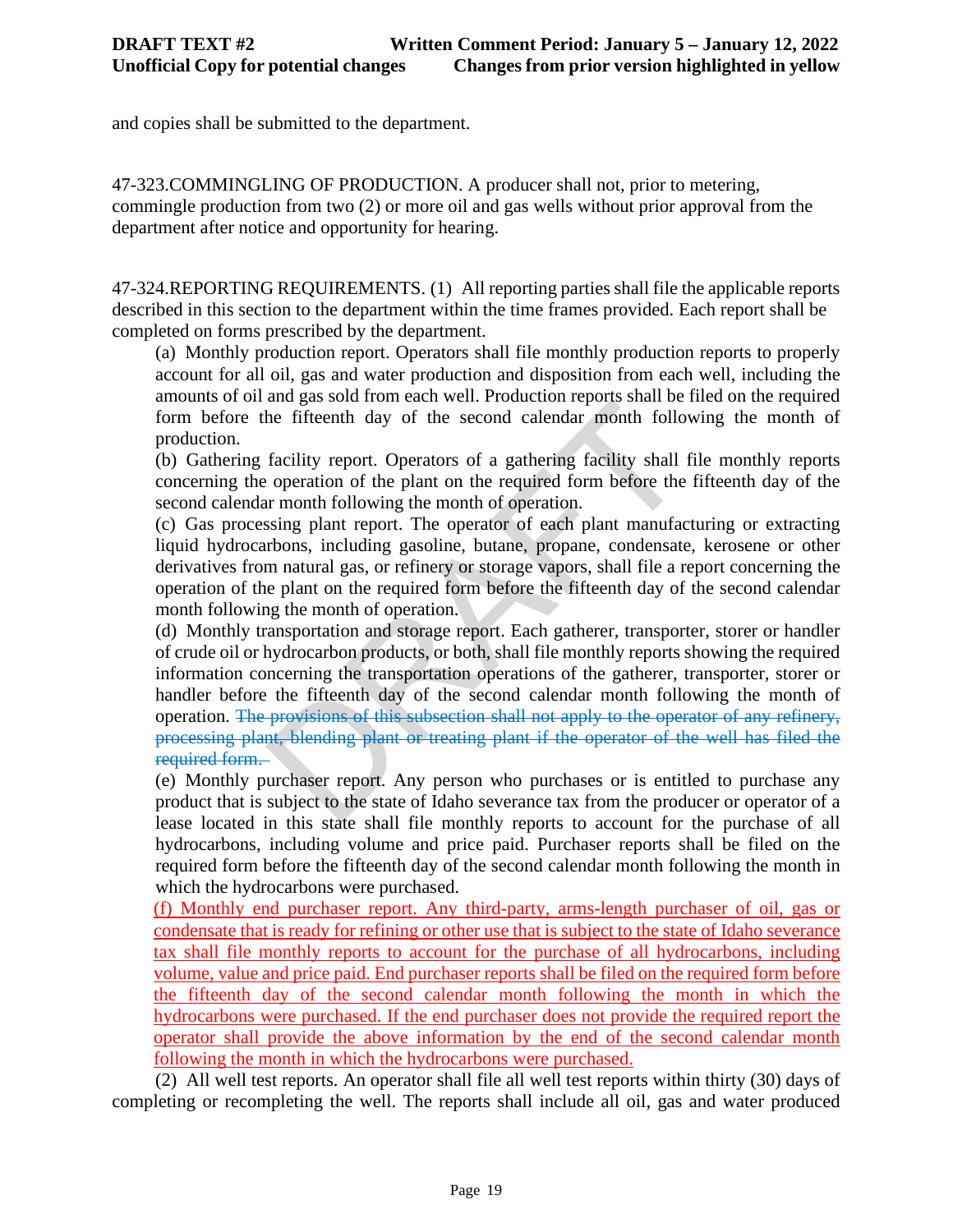during all tests.

(3) Well production potential test reports. Unless otherwise provided for in this section, each operator of producing gas or oil wells shall test each producing well for a twenty-four (24) hour period every six (6) months and shall record all oil, gas and water volumes, including choke size, pressures and any interim bottom hole pressure surveys every six (6) months, resulting from the test on the form.

(4) Logs. An operator shall file all logs, including but not limited to those listed in this subsection, not later than thirty (30) calendar days after the date the log was run, if run:

(a) An open hole electrical, radioactivity or other similar log, or combination of open hole logs of the operator's choice;

(b) A gamma ray log from total depth to ground level elevations. The operator may require a shorter-logged interval if it determines that the log is unnecessary or impractical or if hole conditions risk jeopardizing the open hole; and

(c) A cement bond log across the casing, verifying the formation seal integrity and isolation.

(5) Additional reports. An operator shall file a drilling, completion, workover or plugging report within thirty (30) days of completing or plugging the well.

(6) The department shall report quarterly to the commission on the produced volumes of oil and gas, sales volumes of oil and gas, and the meeting of industry standards.

(7) Should an operator fail to comply with this section, the commission may assess a penalty in accordance with section 47-329(3), Idaho Code, or may order the well or oil and gas facilities to be shut-in, after notice, opportunity to cure, and opportunity for a hearing.

bond log across the casing, verifying the formation seal in<br>reports. An operator shall file a drilling, completion, w<br>30) days of completing or plugging the well.<br>ment shall report quarterly to the commission on the proce 47-325. FALSIFICATION OF RECORDS -- LIMITATION OF ACTIONS. (1) Any person who, for the purpose of evading this act or any rule, regulation or order of the commission shall make or cause to be made any false entry in any report, record, account, or memorandum required by this act, or by any such rule, regulation or order, or shall omit, or cause to be omitted, from any such report, record, account, or memorandum, full, true and correct entries as required by this act, or by any such rule, regulation or order, or shall remove from this state or destroy, mutilate, alter or falsify any such record, account, or memorandum, shall be guilty of a misdemeanor and, upon conviction, shall be subject to a fine of not more than five thousand dollars (\$5,000) or imprisonment for a term not exceeding twelve (12) months, or to both such fine and imprisonment.

(2) No suit, action or other proceeding based upon a violation of this act or any rule, regulation or order of the commission hereunder shall be commenced or maintained unless same shall have been commenced within one (1) year from date of the alleged violation. Provided however, the provisions of this subsection shall not apply to actions governed by the provisions of [chapter 52, title 67](https://teamwork.idl.idaho.gov/statutesrules/idstat/Title67/T67CH52), Idaho Code.

47-326.PUBLIC DATA. (1) Subject only to any applicable provisions of section [47-327](https://teamwork.idl.idaho.gov/statutesrules/idstat/Title47/T47CH3/SECT47-327), Idaho Code, the following data is public information that shall not be considered trade secret information under [chapter 8, title 48](https://teamwork.idl.idaho.gov/statutesrules/idstat/Title48/T48CH8), Idaho Code, nor be exempt from public records disclosure under [chapter 1, title 74](https://teamwork.idl.idaho.gov/statutesrules/idstat/Title74/T74CH1), Idaho Code. Except as provided in section [47-327](https://teamwork.idl.idaho.gov/statutesrules/idstat/Title47/T47CH3/SECT47-327), Idaho Code, the department shall, upon receipt of the information, make publicly available all data under this section on its website without requiring any person to submit a public records request:

(a) All reports required under section  $47-324(1)$  $47-324(1)$  through (5), Idaho Code;

(b) All well survey location plats; and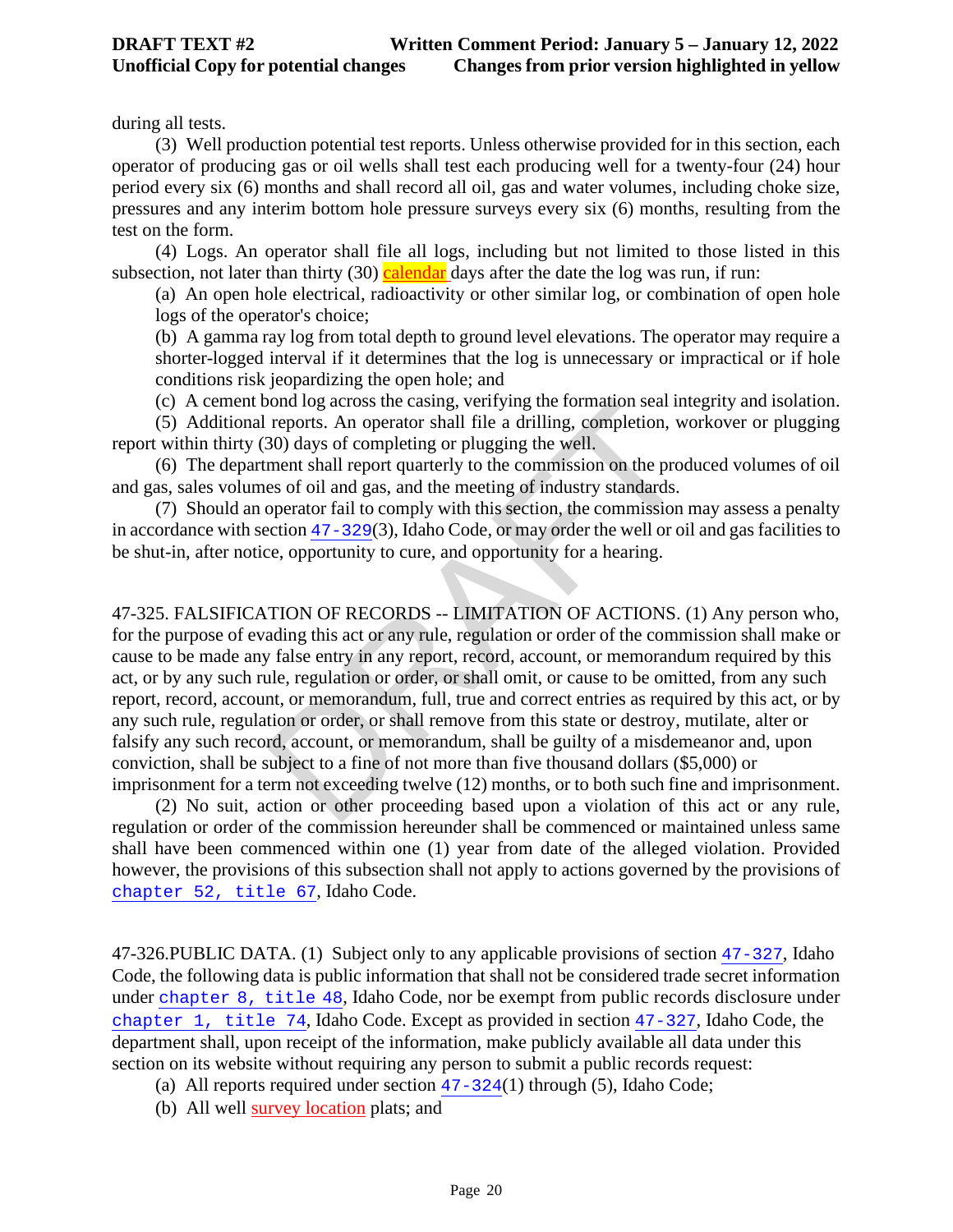(c) All state-required permits, except seismic data.

(2) The department shall provide complete internet access to all documents in subsection (1) of this section, not granted confidential status, on its website by no later than December 31, 2017.

(3) A claim to exempt data from disclosure shall be supported and accompanied by a specific citation to the law authorizing an exemption from disclosure and an explanation of how the data meets the standards for being withheld from disclosure. When a portion of a record or a portion of a page in that record is subject to disclosure and the other portion is subject to a claim that it is exempt from disclosure under this chapter or [chapter 1, title 74](https://teamwork.idl.idaho.gov/statutesrules/idstat/Title74/T74CH1), Idaho Code, the person making the claim must clearly identify the portion claimed as exempt and the portion not claimed as exempt from disclosure at the time of submittal.

Initial from the public includes logs of a well granted control.<br>The distribution of this section, electrical or radioactivity logs, elect<br>ree descriptions and analyses, <u>and geophysically or geole</u><br>ps, and other geologica 47-327.CONFIDENTIALITY OF WELL AND TRADE INFORMATION. (1) Information that shall be held confidential from the public includes logs of a well granted confidential well status pursuant to subsection (2) of this section, electrical or radioactivity logs, electromagnetic or magnetic surveys, core descriptions and analyses, and geophysically or geologically derived subsurface maps maps, and other geological, geophysical and engineering information. Seismic data shall remain confidential from all parties at the discretion of the operator due to the nature of purchasing and licensing such data.

(2) An operator may request confidential well status at the time of filing an application for a permit to drill. The information in the application form itself will not be confidential.

(a) Confidential status shall be granted and shall include all pertinent data and information relating to drilling completion and testing the well. Such information shall be kept confidential from the public for a period of one hundred eighty (180) calendar days after completion of the well.

(b) Well test results shall be kept confidential from the public for a period of one hundred eighty (180) calendar days after completion of the test.

(c) No extensions shall be allowed beyond the one hundred eighty (180) day confidentiality period.

(3) An operator may request that well logs for a well with confidential well status be held confidential.

(a) To obtain confidential treatment of a well log, the operator of the well shall place the log in an envelope, noting log readings and marked "confidential."

(b) An operator may request, and the department may grant, an additional six (6) months of confidentiality for well logs.

(c) Confidential status for a well log shall terminate six (6) months after the run date on the log or, in the case of an extension, twelve (12) months after the run date on the log. Confidential status for a well log shall not continue for a period in excess of twelve (12) months from the date the log was run on the well.

(4) The state tax commission, the oil and gas conservation commission, the Idaho geologic survey and other state agencies shall share oil and gas records when necessary for those agencies to carry out their duties assigned by law, regardless of whether the records are held confidential from the public under this section. This sharing of records shall not render the shared records subject to disclosure to the public under the public records act.

(5) All state agencies, state employees, contract personnel, temporary personnel and their agents or affiliates shall be governed by the confidentiality provisions of this section and shall be subject to sections [74-117](https://teamwork.idl.idaho.gov/statutesrules/idstat/Title74/T74CH1/SECT74-117) and [74-118](https://teamwork.idl.idaho.gov/statutesrules/idstat/Title74/T74CH1/SECT74-118), Idaho Code, should any information or records protected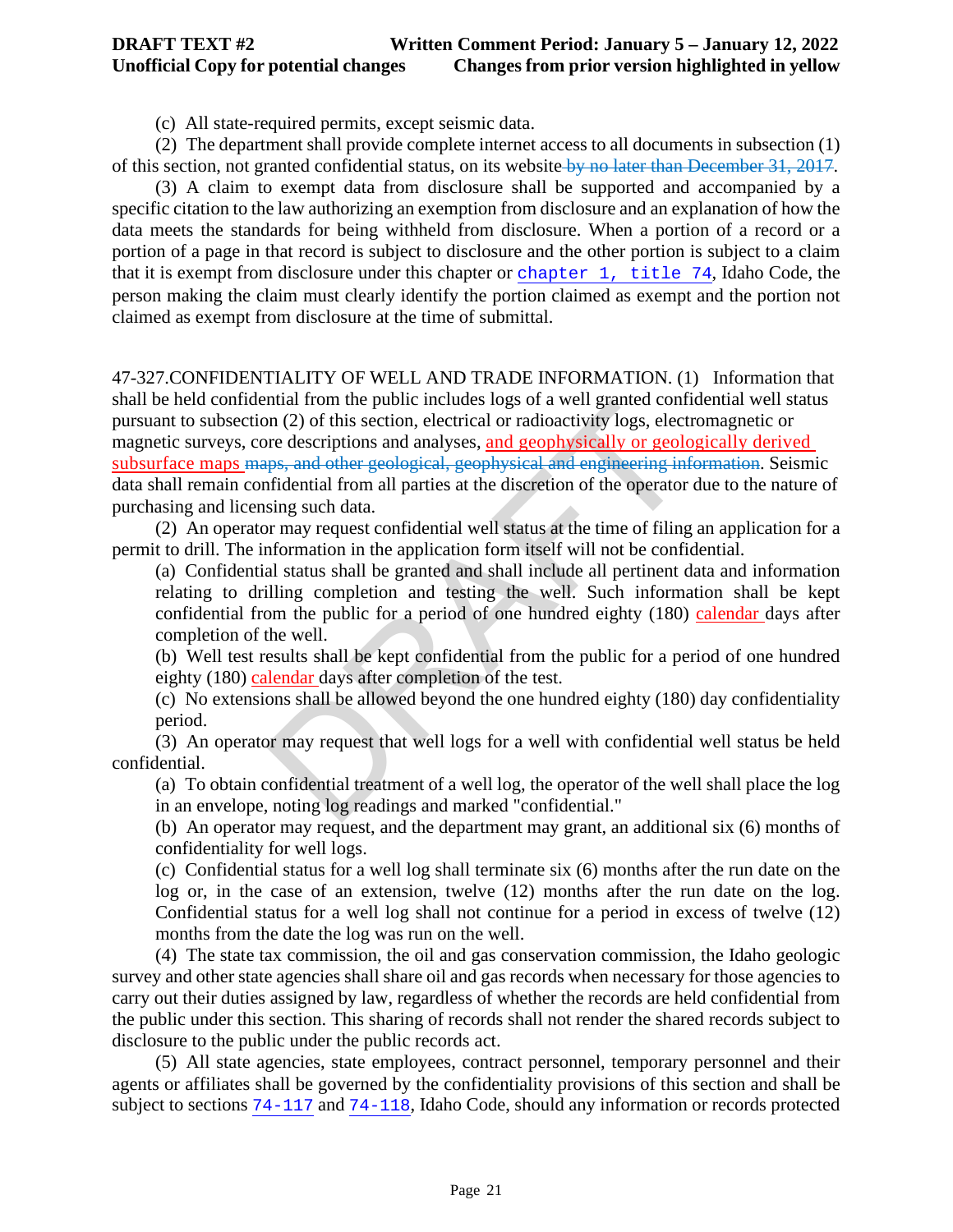under statute be disclosed.

47-328.RULES FOR COMMISSION -- ADMINISTRATIVE PROCEDURES. (1) The commission shall have authority to hear rulemaking proceedings, complaints filed with it pursuant

to this chapter and appeals from the oil and gas administrator's decision on an application filed pursuant to this chapter, and any other matter the commission decides should be heard by the commission. The commission may act on its own motion. The commission may prescribe rules governing the procedure before it, subject to the provisions of the administrative procedure act, [chapter 52, title 67](https://teamwork.idl.idaho.gov/statutesrules/idstat/Title67/T67CH52), Idaho Code. Provided however, that no rulemaking except for that done under section [67-5226](https://teamwork.idl.idaho.gov/statutesrules/idstat/Title67/T67CH52/SECT67-5226), Idaho Code, may be conducted for twelve (12) months beginning on July 1, 2017.

or any rule or order or the commission is being violated, the earing to be held on such application or complaint to the i<br>receipt requested, or in the same manner as is provided<br>vice of summons in civil actions. Where the (2) In all cases where a complaint is made by the commission or any person that any provision of this act or any rule or order of the commission is being violated, the commission shall serve notice of any hearing to be held on such application or complaint to the interested persons by certified mail, return receipt requested, or in the same manner as is provided in the rules of civil procedure for the service of summons in civil actions. Where the interested person is unknown or cannot be located, the commission shall serve notice by publishing at least one (1) notice of the hearing to such person in a newspaper of general circulation in the county where the affected tract is located. Such notice must be sent, delivered or published, as appropriate, at least five (5) business days before the date of the hearing.

(3) Except as provided in section  $47-316(1)(a)$ , Idaho Code, and subsection (2) of this section, any request for an order related to oil and gas activities within the commission's jurisdiction, other than a civil penalty proceeding pursuant to section 47-329, Idaho Code, or other enforcement action by the department of lands or the commission, shall be made by application to the department of lands and processed as provided in this section.

(a) The department shall notify the applicant within five (5) business days of receipt of an application if additional information is required for the department to evaluate the application.

(b) For applications involving an order regarding unit operations or integration of a drilling unit, the applicant shall send a copy of the application and supporting documents to all known and located uncommitted owners, to all working interest owners within the unit, and to the respective city or county where the proposed unit is located. The mailing shall be sent by certified mail within seven (7) calendar days of filing the application and include notice of the hearing date on which the oil and gas administrator will consider the application. For any uncommitted owners and working interest owners who cannot be located, an applicant shall publish notice of any application for an order, notice of hearing and response deadline once in a newspaper of general circulation in the county in which the affected property is located and request the department publish notice on its website within seven (7) calendar days of filing of the application. Only an uncommitted owner in the affected unit may file an objection or other response to the application, and the uncommitted owner shall file at least fourteen (14) calendar days before the hearing date provided in the notice.

(c) For applications not involving paragraph (b) of this subsection, the department and any uncommitted owner within the area defined in the application may file objections or other responses to the application and shall file at least fourteen (14) calendar days before the hearing date provided in the notice.

(d) The  $\overline{oil}$  and gas administrator shall hear the application and make a decision on the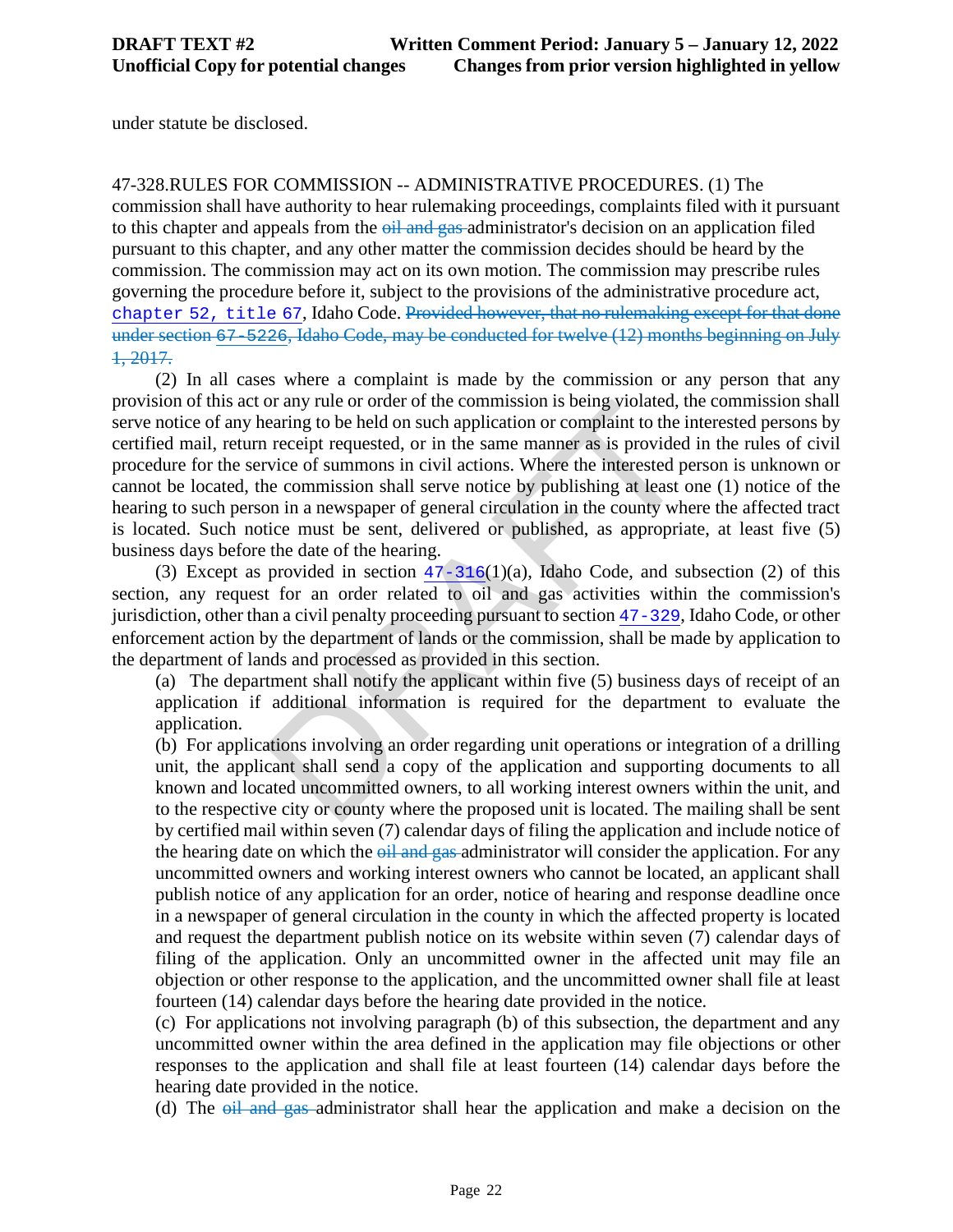application's merits. The  $\theta$ il and gas administrator shall set regular hearing dates. Applications shall be filed at least forty-five (45) calendar days before a desired hearing date. Untimely applications shall be continued until the next hearing. The  $\theta$ <sup>il and</sup> gas administrator may for good cause continue any hearing. The  $\theta$ <sup>il</sup> and gas administrator may appoint a hearing officer, who shall have the power and authority to conduct hearings. Discovery is not permitted. The department may appear and testify at the hearing. When applications are uncontested, the applicant may request, and the  $\theta$ il and gas administrator may allow, approval without a hearing based on review of the merits of a verified application and the supporting exhibits.

(e) The  $\theta$ il and gas administrator shall issue a written decision on any such application within thirty  $(30)$  calendar days of the hearing. The  $\theta$ il and gas administrator's decision shall not be subject to any motion for reconsideration or further review, except for appeal to the commission provided in subsection (4) of this section.

 $\frac{1}{4}$  gas-administrator s decision on an application or a required commission by the applicant or any owner who filed a leadion within the time required. An appeal must be filed a fourteen (14) calendar days of the da (4) The oil and gas administrator's decision on an application or a request for an order may be appealed to the commission by the applicant or any owner who filed an objection or other response to the application within the time required. An appeal must be filed with the  $\frac{\partial}{\partial t}$  and gas administrator within fourteen  $(14)$  calendar days of the date of issuance of the  $\theta$ il and gas administrator's written decision. The date of issuance shall be three  $(3)$  calendar days after the  $-$ oil and gas administrator deposits the decision in the U.S. mail, or the date on which he remits a decision electronically. Such appeal shall include the reasons and authority for the appeal and shall identify any facts in the record supporting the appeal. Any person appealing shall serve a copy of the appeal materials on any other person who participated in the proceedings, by certified mail, or by personal service. Any person who participated in the proceeding may file a response to the appeal within five (5) business days of service of a copy of the appeal materials. The appellant shall provide the  $\frac{\partial u}{\partial x}$  and gas administrator with proof of service of the appeal materials on other persons as required in this section. The commission shall make a decision based on the record as set forth in the written submittals of only the appellant and any other participating qualified person, the  $\theta$ il and gas administrator's decision, and any oral argument taken by the commission at an appeal hearing.

(5) Appeals to the commission shall be heard at the next regularly scheduled commission hearing, or at a special meeting of the commission if determined by the commission. In no case will a hearing be later than thirty (30) calendar days after the filing of an appeal. The commission may take argument from, but not new testimony of, the appellant and other qualified participating persons at the hearing. The commission shall make a decision on the appeal at the hearing and issue a written order within five (5) business days of the hearing. The prevailing party shall draft a proposed written order and submit it within two (2) business days. The final order of the commission shall not be subject to any motion for reconsideration.

(6) If no appeal is filed with the commission within the required time, the decision of the  $\Theta$ il and gas administrator shall become the final order.

(7) Judicial review of actions taken by the commission shall be governed by the provisions of[chapter 52, title 67](https://teamwork.idl.idaho.gov/statutesrules/idstat/Title67/T67CH52), Idaho Code.

(8) For an application or request for an order submitted under subsection (3) of this section, only a person qualified under subsection (4) of this section who has completed the appeal procedures set forth in this section shall be considered to have exhausted administrative remedies as required in section [67-5271](https://teamwork.idl.idaho.gov/statutesrules/idstat/Title67/T67CH52/SECT67-5271), Idaho Code.

(9) Each order shall include a reasoned statement in support of the decision, including a concise statement of facts supporting any findings, a statement of available procedures and time limits for appeals. Findings must be based exclusively on materials in the record. The applicant and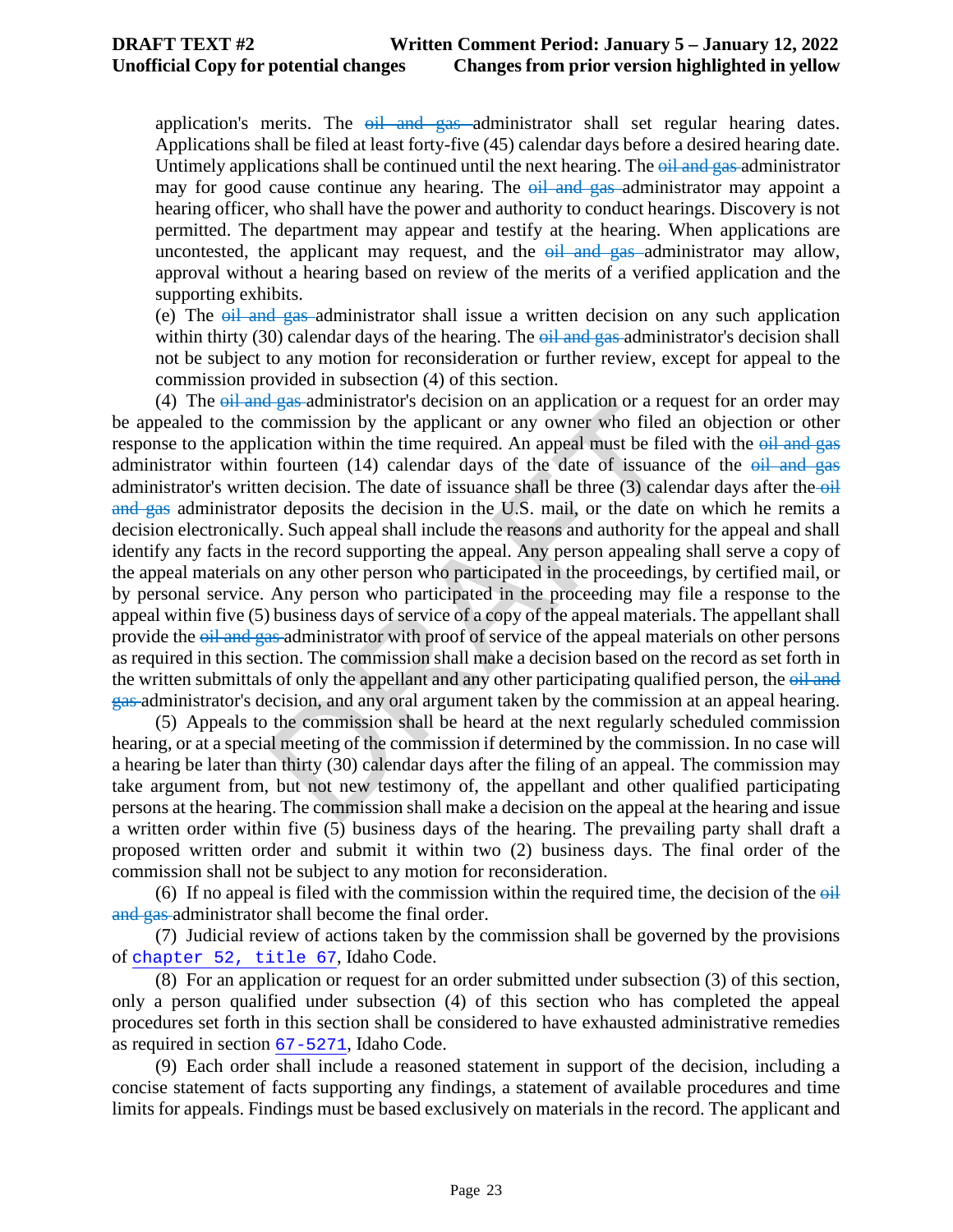### **DRAFT TEXT #2 Written Comment Period: January 5 – January 12, 2022 Unofficial Copy for potential changes Changes from prior version highlighted in yellow**

any participating qualified person shall be served with a copy of the order. The order shall include or be accompanied by a certificate of service.

(10) Every application shall be signed by the applicant or his representative, and his address shall be stated thereon. The signature of the applicant or his representative constitutes a certificate by him that he has read the application and that to the best of his knowledge, information and belief there is good ground to support the same. Each application shall be of such form and content and accompanied by the number of copies required by rule of the commission. Each application shall be accompanied by a fee as established in statute or rule.

47-329.POWERS OF COMMISSION -- WITNESSES -- PENALTY. (1) The commission shall have the power to summon witnesses, to administer oaths, and to require the production of records, books, and documents for examination at any hearing or investigation conducted by the commission.

(2) In case of failure or refusal on the part of any person to comply with a subpoena issued by the commission, or in case of refusal of any witness to testify as to any matter regarding which he may be interrogated, any district court in the state, upon the application of the commission, may issue an attachment for such person and compel him to comply with such subpoena, and to attend before the commission and produce such records, books, and documents for examination, and to give his testimony. Such court shall have the power to punish for contempt as in the case of disobedience to a like subpoena issued by the court, or for refusal to testify therein.

failure or refusal on the part of any person to comply with<br>or in case of refusal of any witness to testify as to any ma<br>ed, any district court in the state, upon the application of t<br>for such person and compel him to comp (3) Any person who violates or fails to comply with any of the provisions of this chapter or any rules or orders made or promulgated hereunder may be assessed a civil penalty by the commission or its duly authorized agent of not more than ten thousand dollars (\$10,000) for each violation and shall be liable for reasonable attorney's fees. Each day the violation continues shall constitute a separate and additional violation, punishable by separate and additional civil penalties in like amount or other like civil penalties as determined by the commission; provided that the civil penalties do not begin to accrue until the date notice of violation and opportunity to be heard are given.

(a) Assessment of a civil penalty may be made in conjunction with any other commission administrative action.

(b) No civil penalty may be assessed unless the person charged was given notice and opportunity for a hearing pursuant to chapter 52, title 67, Idaho Code, which civil penalty begins to accrue no earlier than the date notice of violation and opportunity for a hearing are given.

(c) If the commission is unable to collect such penalty or if any person fails to pay all or a set portion of the civil penalty as determined by the commission, it may recover such amount by action in the appropriate district court.

(d) Any person against whom the commission has assessed a civil penalty under the provisions of this section may, within twenty-eight (28) days of the final action by the agency making the assessment, appeal the assessment to the district court of the county in which the violation is alleged by the commission to have occurred pursuant to [chapter 52, title](https://teamwork.idl.idaho.gov/statutesrules/idstat/Title67/T67CH52)  [67](https://teamwork.idl.idaho.gov/statutesrules/idstat/Title67/T67CH52), Idaho Code.

(e) All civil penalties collected pursuant to this section shall be remitted to the oil and gas conservation fund.

(4) Whenever it shall appear that any person is violating or threatening to violate any provision of this act or any rule, regulation, or order made hereunder, the commission may bring a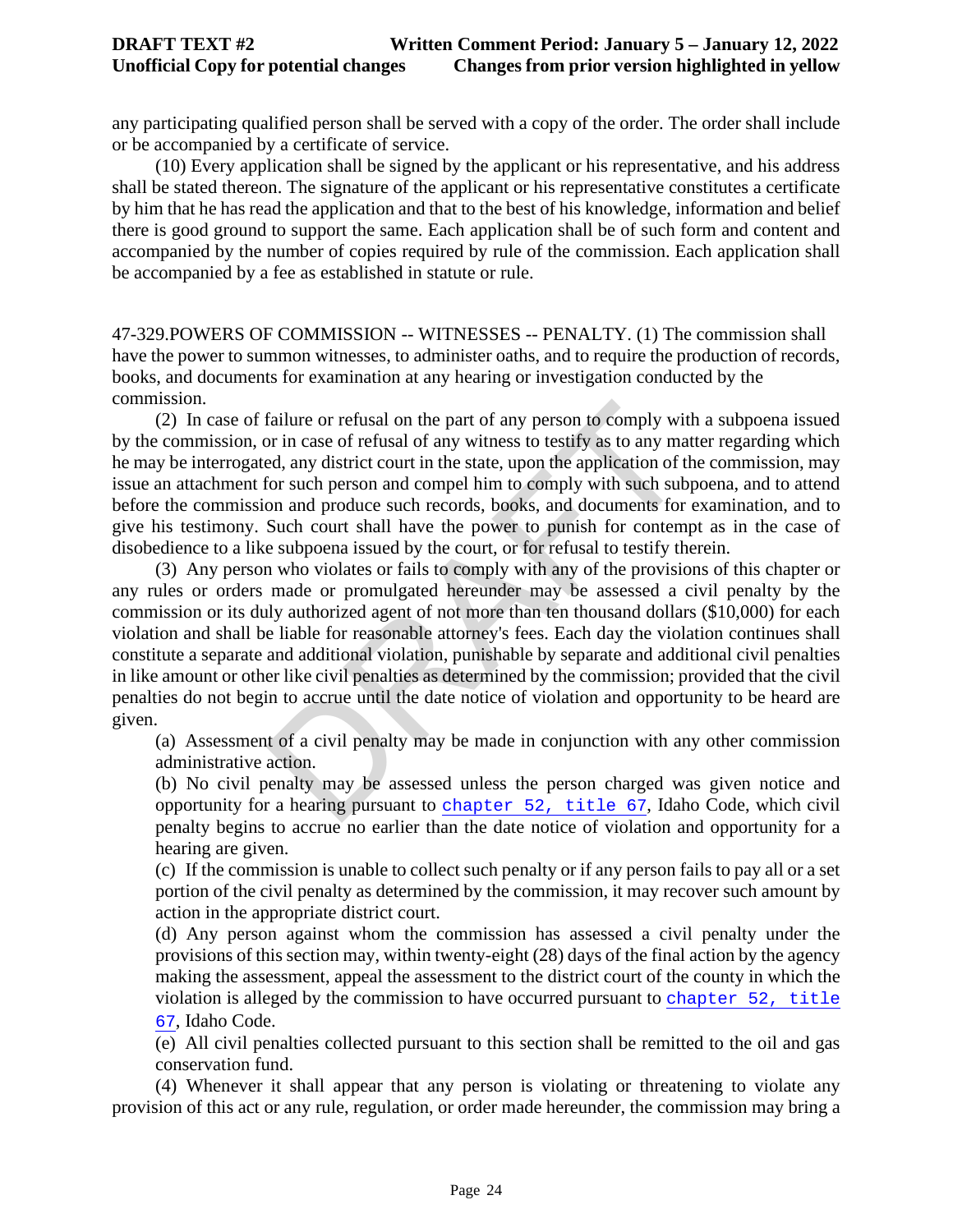civil action in the name of the state against such person in the district court in the county of the residence of the defendant, or in the county of the residence of any defendant, if there be more than one (1) defendant, or in the county where the violation is alleged to have occurred, to restrain such person from continuing such violation or from carrying out the threat of violation. In such suit, the court may grant injunctions, prohibitory and mandatory, including temporary restraining orders and temporary injunctions. In such suit, the commission may seek damages to recover costs caused by such violation including, but not limited to, costs of well control, spill response and cleanup, restoration of fresh waters, well plugging and abandonment, and reclamation of surface disturbance.

(5) Nothing in this act, and no suit by or against the commission, and no violation charged or asserted against any person under any provisions of this act, or any rule, regulation or order issued hereunder, shall impair or abridge or delay any cause of action for damages which any person may have or assert against any person violating any provision of this act, or any rule, regulation, or order issued thereunder. Any person so damaged by the violation may sue for and recover such damages as he otherwise may be entitled to receive. In the event the commission shall fail to bring suit to enjoin any actual or threatened violation of this act, or of any rule, regulation or order made hereunder, then any person or party in interest adversely affected and who has, ten (10) days or more prior thereto, notified the commission in writing of such violation or threat thereof and has requested the commission to sue, may, to prevent any or further violation, bring suit for that purpose in the district court of any county in which the commission could have brought suit.

ny person so damaged by the violation may sue for and re<br>be entitled to receive. In the event the commission shall<br>t threatened violation of this act, or of any rule, regula<br>person or party in interest adversely affected a (6) Any person who knowingly violates any provision of this chapter, or any of the rules promulgated hereunder for carrying out the provisions of this chapter, or who knowingly fails or refuses to comply with any requirements herein specified, or who knowingly interferes with the commission, its agents, designees or employees in the execution or on account of the execution of its or their duties under this chapter or rules promulgated hereunder, shall be guilty of a misdemeanor and upon conviction thereof, shall be fined not more than five thousand dollars (\$5,000) or be imprisoned in a county jail for not more than twelve (12) months, or be subject to both such fine and imprisonment.

(7) Nothing in this chapter shall be construed as requiring the commission to report minor violations for prosecution when it believes that the public interest will be best served by suitable warnings or other administrative action.

47-330.OIL AND GAS CONSERVATION FUND CREATED -- TAX. (1) For the purposes of paying the expenses of administration of this act and for the privilege of extracting oil and gas in this state, there is hereby levied and imposed on all oil and gas produced, saved and sold or transported from the premises in Idaho where produced a tax of two and one-half percent (2.5%) of the gross income received by the producer of the oil and gas produced. "Gross income" shall mean the amount realized by the producer for sale of the oil and gas, whether the sale occurs at the wellhead or after transportation of the product, without deduction for marketing, transportation, manufacturing, and processing costs borne by the producer. Where the parties to the sale are related parties and the sales price is lower than the price for which that oil and gas could otherwise have been sold to a ready, willing, and able buyer and where the taxpayer was legally able to sell the oil and gas to such a buyer, gross income shall be determined by reference to comparable arms-length sales of like kind, quality, and quantity in the same field or area. For purposes of this subsection, "related parties" shall be as defined in section 267 of the Internal Revenue Code, as defined, in section [63-3004](https://teamwork.idl.idaho.gov/statutesrules/idstat/Title63/T63CH30/SECT63-3004), Idaho Code. This tax is in addition to all other taxes provided by law.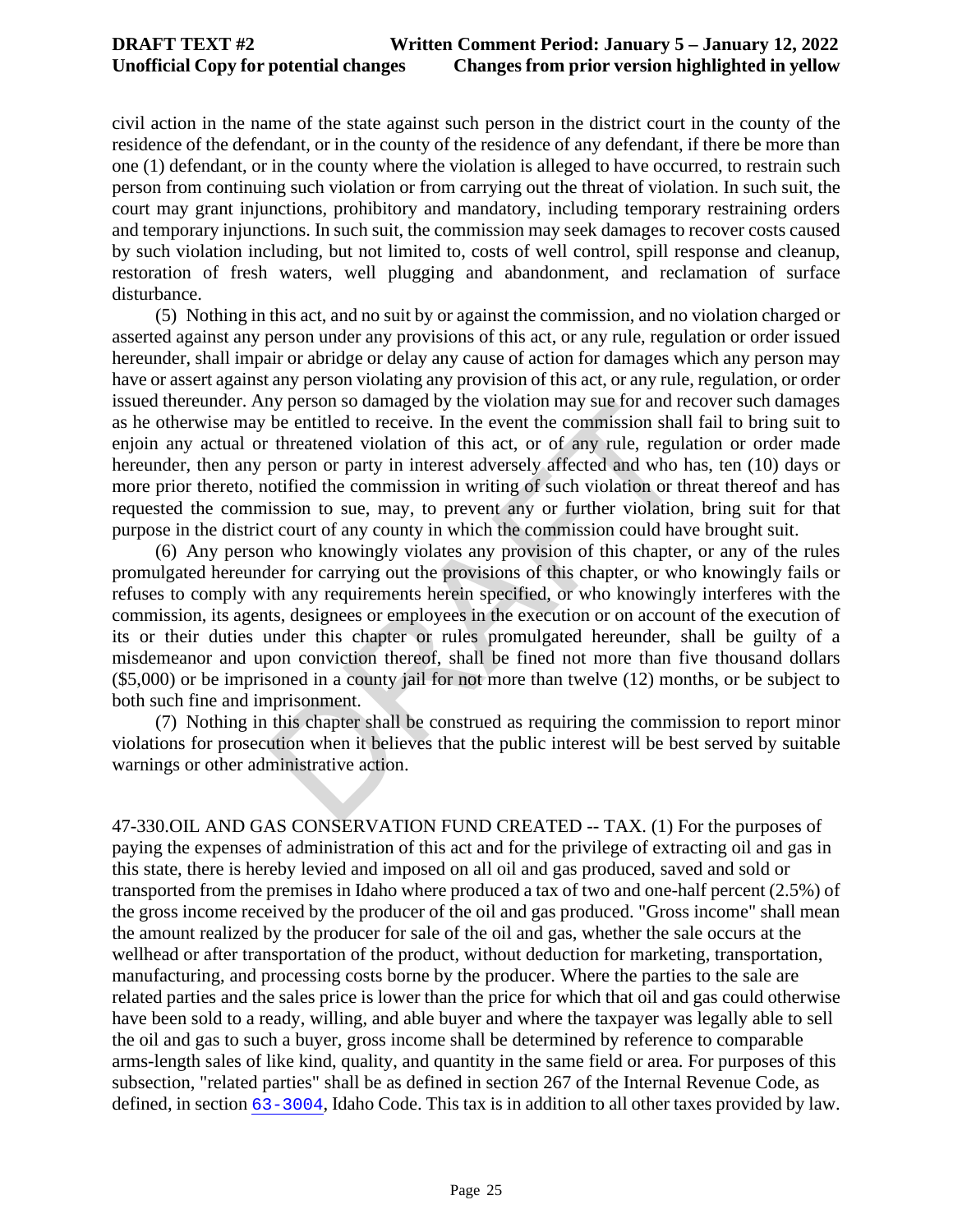It shall be the duty of the state tax commission to enforce collection of this tax and to make such rules as may be necessary, pursuant to the provisions of [chapter 52, title 67](https://teamwork.idl.idaho.gov/statutesrules/idstat/Title67/T67CH52), Idaho Code. All money so collected shall be remitted to the state treasurer for deposit in the oil and gas conservation fund, which fund is hereby created in the office of the state treasurer of the state of Idaho.

(2) The persons owning an interest, working interest, royalty interest, payments out of production, or any other interest in the oil and gas, or in the proceeds thereof, shall be liable for such tax in proportion to their ownership at the time of production. The tax so assessed and fixed shall be payable monthly, and the sum so due shall be remitted to the state tax commission, on or before the twentieth of the month following the month in which the tax accrued, by the producer on behalf of himself and all other interested persons. The person remitting the tax, as herein provided, is hereby empowered and required to deduct from any amounts due the persons owning an interest in the oil and gas, or in the proceeds thereof, at the time of production a proportionate amount of such tax before making payment to such persons.

(3) The tax imposed by this section shall apply to all lands in the state of Idaho, anything in this act to the contrary notwithstanding; provided however, there shall be exempted from the tax hereinabove levied and assessed the following, to wit:

(a) The interest of the United States of America and the interest of the state of Idaho and the political subdivisions thereof in any oil and gas or in the proceeds thereof.

(b) The interest of any Indian or Indian tribe in any oil and gas or the proceeds thereof, produced from lands subject to the supervision of the United States.

(c) Oil and gas used in producing operations or for repressuring or recycling purposes.

posed by this section shall apply to all lands in the state cry notwithstanding; provided however, there shall be ex-<br>nd assessed the following, to wit:<br>to f the United States of [A](https://teamwork.idl.idaho.gov/statutesrules/idstat/Title63/T63CH30/SECT63-3038)merica and the interest of the s<br>visions (4) To the extent that such sections are not in conflict with the provisions of this act, the deficiency in tax and notice of deficiency as well as the collection and enforcement procedures provided by the Idaho income tax act, sections 63-3038, 63-3039, 63-3040, [63-3042](https://teamwork.idl.idaho.gov/statutesrules/idstat/Title63/T63CH30/SECT63-3042) through [63-3065A](https://teamwork.idl.idaho.gov/statutesrules/idstat/Title63/T63CH30/SECT63-3065A), [63-3068](https://teamwork.idl.idaho.gov/statutesrules/idstat/Title63/T63CH30/SECT63-3068), 63-3071 and 63-3075 through 63-3078, Idaho Code, shall apply and be available to the state tax commission for enforcement of the provisions of this act and the assessment and collection of any amounts due. Said sections shall for this purpose be considered a part of this act and wherever liens or any other proceedings are defined as income tax liens or proceedings they shall, when applied in enforcement or collection pursuant to this act, be described as an oil and gas tax lien or proceeding.

The state tax commission may be made a party defendant in an action at law or in equity by any person aggrieved by the unlawful seizure or sale of his property, or in any suit for refund or to recover an overpayment, but only the state of Idaho shall be responsible for any final judgment secured against the state tax commission, and said judgment or any other amount erroneously or illegally collected shall be paid or satisfied out of the state refund account created by section [63-3067](https://teamwork.idl.idaho.gov/statutesrules/idstat/Title63/T63CH30/SECT63-3067), Idaho Code.

(5) All moneys collected under this chapter shall be distributed by the state tax commission as follows:

(a) An amount of money shall be distributed to the state refund account sufficient to pay current refund claims. All refunds authorized under this chapter by the state tax commission shall be paid through the state refund account, and those moneys are continuously appropriated.

(b) For the balance of the proceeds, forty percent (40%) shall be distributed by the end of the month following each monthly due date by the state tax commission into any oil and gas revenue share account as follows:

(i) Forty-four percent (44%) is hereby appropriated and shall be paid to the current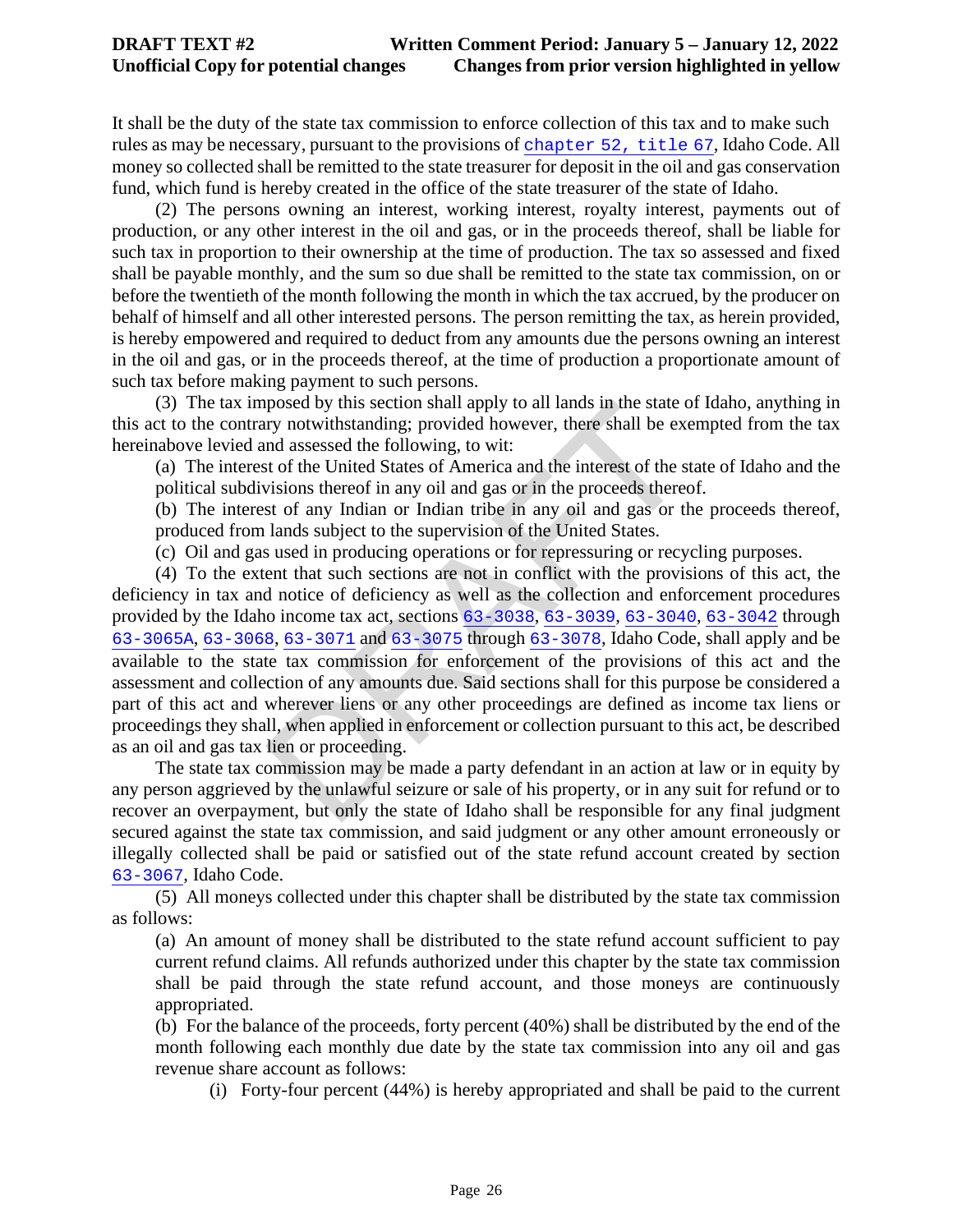expense fund of the county from which the oil and gas was produced, to be used to mitigate the impacts associated with oil and gas production, development and transportation in that county;

(ii) Twenty-eight percent (28%) is hereby appropriated and shall be paid to the cities within the county from which the oil and gas was produced. Such funds shall be distributed to each city based upon the proportion that the city's population bears to the total population of all of the cities within the county; and

(iii) Twenty-eight percent (28%) is hereby appropriated and shall be paid to the public school income fund.

In the oil and gas conservation rund, after applicable refundantly and (b) of this subsection, that exceed two hun year's appropriations for the oil and gas conservation commission he general fund. The oil and gas conserva (c) The remainder of the moneys deposited into the oil and gas conservation fund, sixty percent (60%) of the proceeds after refunds, may be expended pursuant to legislative appropriation and shall be used for defraying the expenses of the oil and gas conservation commission in carrying out the provisions of this act. At the beginning of each fiscal year, those moneys in the oil and gas conservation fund, after applicable refunds and distribution as noted in paragraphs (a) and (b) of this subsection, that exceed two hundred percent (200%) of the current year's appropriations for the oil and gas conservation commission shall be transferred to the general fund. The oil and gas conservation commission shall audit all bills for salaries and expenses incurred in the enforcement of this act that may be payable from the oil and gas conservation fund that shall be audited, allowed and paid as to the claims against the state.

# 47-331.OBLIGATION TO PAY ROYALTIES AS ESSENCE OF CONTRACT --

INTEREST. (1) The obligation arising under an oil and gas lease to pay oil and gas royalties to the royalty owner or the owner's assignee, to deliver oil and gas to an end purchaser to the credit of the royalty owner or the owner's assignee, or to pay a portion of the proceeds of the sale of the oil and gas to the royalty owner or the owner's assignee is of the essence in the lease contract.

(2) Unless otherwise agreed by the parties:

(a) A royalty of no less than twelve and one-half percent (12.5%) of the oil and gas or natural gas plant liquids produced and saved shall be paid. The lessee shall make payments in legal tender unless written instructions for payment in kind have been provided.

(b) Royalty shall be due on all production sold from the leased premises except on that consumed for the direct operation of the producing wells and that lost through no fault of the lessee.

(3) If the operator under an oil and gas lease fails to pay oil and gas royalties to the royalty owner or the owner's assignee within one hundred twenty (120) calendar days after the first production of oil and gas under the lease is marketed, or within sixty (60) days for all oil and ninety (90) days for all gas produced and marketed thereafter, the unpaid royalties shall bear interest at the maximum rate of interest authorized under section [28-22-104](https://teamwork.idl.idaho.gov/statutesrules/idstat/Title28/T28CH22/SECT28-22-104)(1), Idaho Code, from the date due until paid. Provided, however, that whenever the aggregate amount of royalties due to a royalty owner for a twelve (12) month period is less than one hundred dollars (\$100), the operator may remit the royalties on an annual basis without any interest due.

(4) A royalty owner seeking a remedy for failure to make payments under the lease or seeking payments under this section may file a complaint with the commission or may bring an action in the district court pursuant to section [47-333](https://teamwork.idl.idaho.gov/statutesrules/idstat/Title47/T47CH3/SECT47-333), Idaho Code. The prevailing party in any proceeding brought under this section is entitled to recover court costs and reasonable attorney's fees.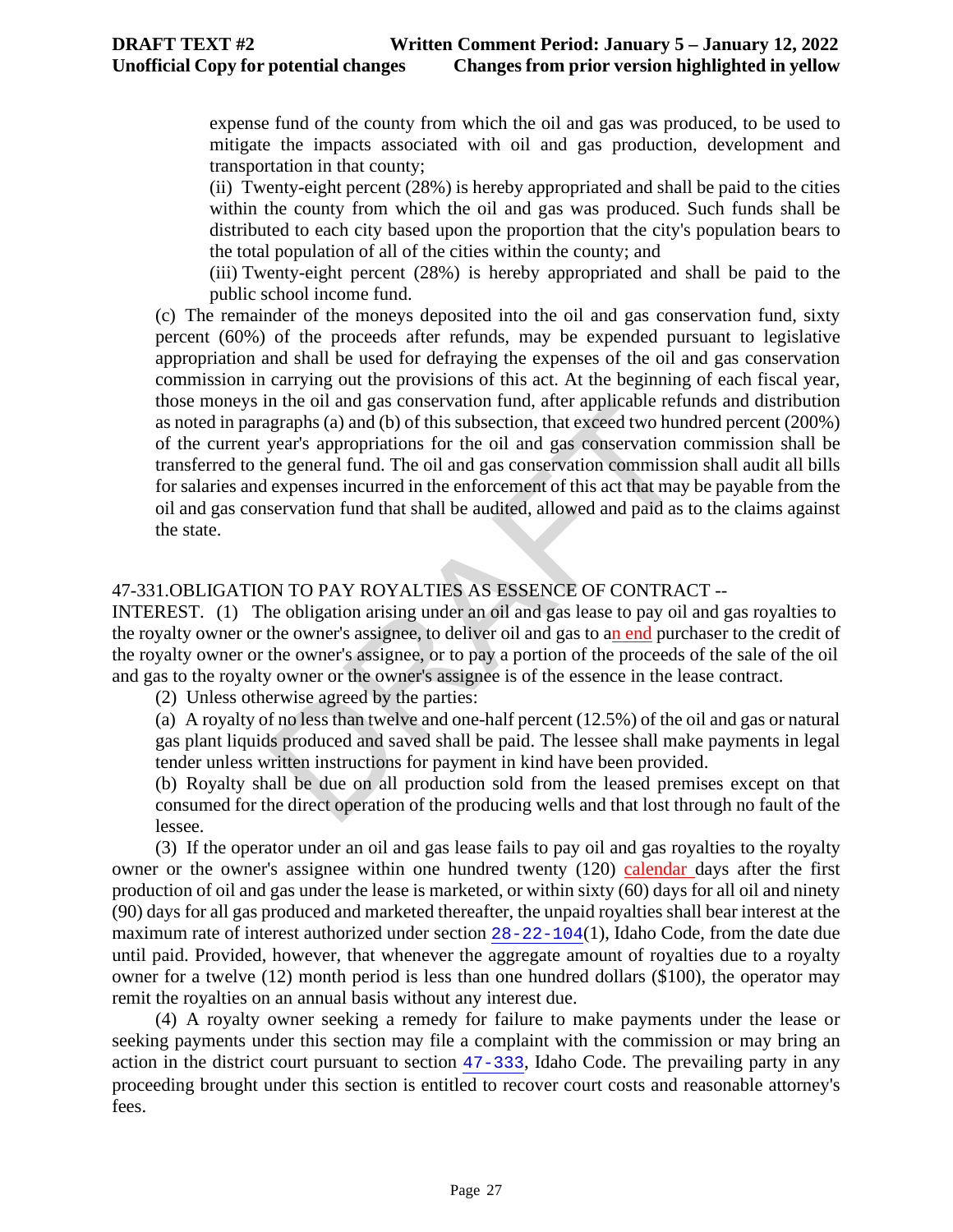(5) This section does not apply if a royalty owner or the owner's assignee has elected to take the owner's or assignee's proportionate share of production in kind or if there is a dispute as to the title of the minerals or entitlement to royalties, the outcome of which would affect distribution of royalty payments.

47-332.REPORTS TO ROYALTY OWNERS. (1) Each royalty payment shall be accompanied by an oil and gas royalty check stub that includes the following information:

(a) Lease or well identification;

(b) Month and year of sales included in the payment;

(c) Total volumes of oil, condensate, natural gas liquids or other liquids sold in barrels or gallons, and gas in MCF;

(d) Price per barrel, gallon, or MCF, including British thermal unit adjustment of gas sold;

(e) Severance taxes attributable to said interest;

(f) Net value of total sales attributed to such payment after deduction of severance taxes;

(g) Owner's interest in the well, expressed as a decimal to eight (8) places;

(h) Royalty owner's share of the total value of sales attributed to the payment before any deductions;

(i) Royalty owner's share of the sales value attributed to the payment, less the owner's share of the severance taxes;

(j) An itemized list of any other deductions; and

(k) An address at which additional information pertaining to the royalty owner's interest in production may be obtained and questions may be answered. If information is requested by certified mail, an answer must be mailed by certified mail within thirty (30) days of receipt of the request.

(2) All revenue decimals shall be calculated to at least eight (8) decimal places.

(3) All oil and gas volumes shall be measured by certified and proved meters.

dates attributed to said interest,<br>f total sales attributed to such payment after deduction of<br>terest in the well, expressed as a decimal to eight (8) placemen's share of the total value of sales attributed to the<br>payment, (4) The lessee must maintain, for a period of five (5) years, and make available to the lessor upon request, copies of all documents, records or reports confirming the gross production, disposition and market value including gas meter readings, pipeline receipts, gas line receipts and other checks or memoranda of the amount produced and put into pipelines, tanks, or pools and gas lines or gas storage, and any other reports or records that the lessor may require to verify the gross production, disposition and market value.

47-333.ACTION FOR ACCOUNTING FOR ROYALTY. (1) Whenever an owner of a royalty interest makes a written demand for an accounting of the oil and gas produced, but no more frequently than once every twenty-four (24) months, and makes written demand for delivery or payment of his royalty as may then be due upon the person or persons obligated for the delivery or payment of the royalty, and the obligated persons then fail to make the accounting demanded and the payment or delivery of the royalty due within a period of ninety (90) days following the date upon which the demand is made, then the royalty owner may file an action in the district court of the county wherein the lands are located to compel the accounting demanded and to recover the payment or delivery of the royalty due against the person or persons obligated.

(2) In such an action, the prevailing party or parties shall be entitled to reasonable attorney's fees to be allowed by the court, together with the costs allowed to a prevailing party, pursuant to section [12-120](https://teamwork.idl.idaho.gov/statutesrules/idstat/Title12/T12CH1/SECT12-120), Idaho Code.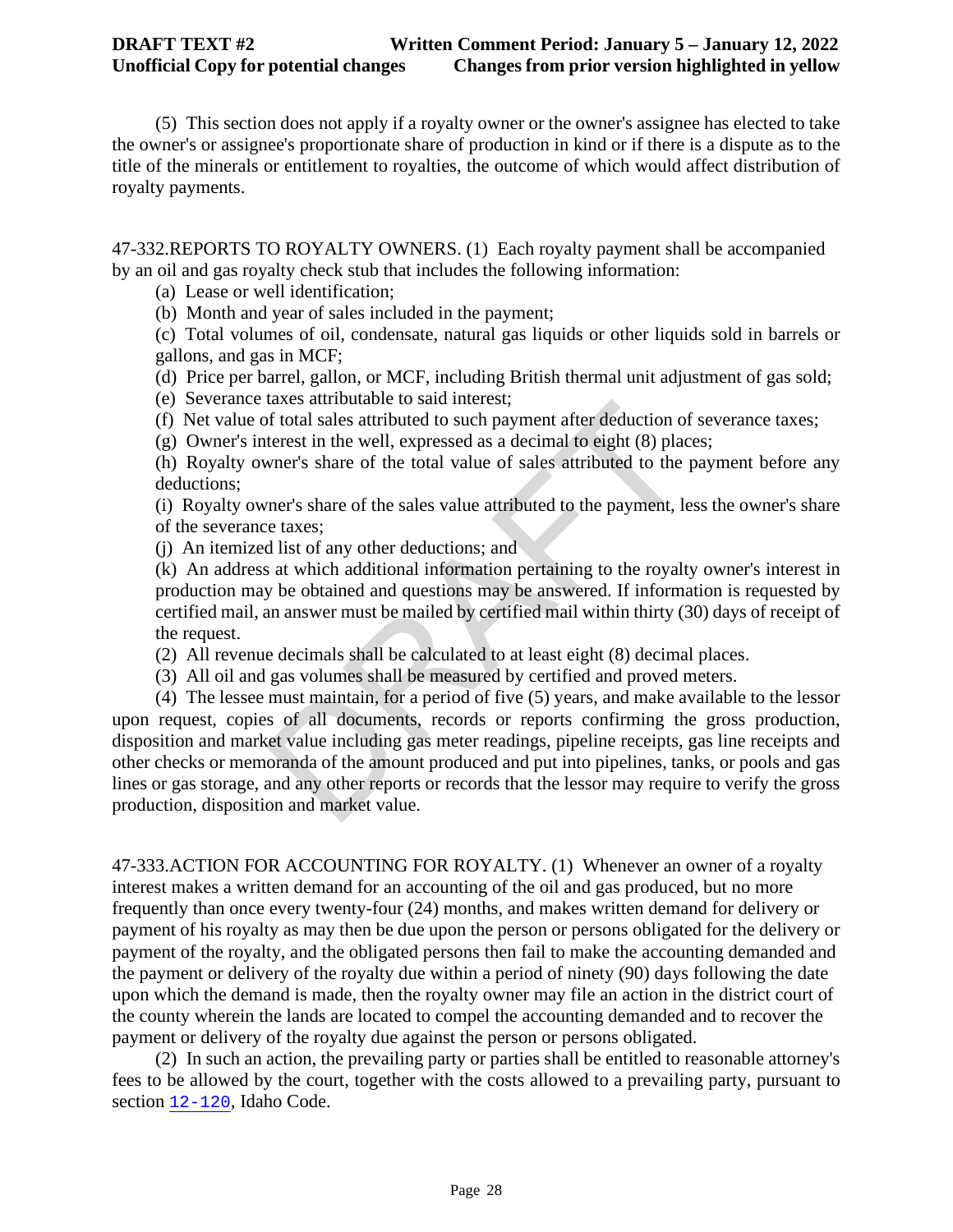(3) The remedies under this section are not exclusive and do not abrogate any right or remedy under other laws of this state.

47-334.USE OF SURFACE LAND BY OWNER OR OPERATOR. (1) For the purposes of this section, the following definitions shall apply:

(a) "Surface land" means land upon which oil and gas operations are conducted.

(b) "Crops" means any growing vegetative matter used for an agricultural purpose, including forage for grazing and domesticated animals.

(c) "Surface landowner" means a person who owns all or part of the surface land as shown by the records of the county in which the surface land is located. Surface landowner does not include the surface landowner's lessee, renter, tenant or other contractually related person.

(d) "Surface landowner's property" means a surface landowner's surface land, crops on the surface land and existing improvements on the surface land.

is a greement" means an agreement between an owner addressing the use and reclamation of surface land compensation for damage to the surface land caused by o compensation for damage to the surface land caused by o compensa (e) "Surface use agreement" means an agreement between an owner or operator and a surface landowner addressing the use and reclamation of surface land owned by the surface landowner and compensation for damage to the surface land caused by oil and gas operations that result in loss of the surface landowner's crops on the surface land, loss of value of existing improvements owned by the surface landowner on the surface land and permanent damage to the surface land.

(2) An owner or operator may:

(a) Enter onto surface land under which the owner or operator holds rights to conduct oil and gas operations; and

(b) Use the surface land:

(i) To the extent reasonably necessary to conduct oil and gas operations; and

(ii) Consistent with allowing the surface landowner the greatest possible use of the surface landowner's property, to the extent that the surface landowner's use does not interfere with the owner's or operator's oil and gas operations.

(3) Except as is reasonably necessary to conduct oil and gas operations, an owner or operator shall:

(a) Mitigate the effects of accessing the surface landowner's surface land;

(b) Minimize the interference with the surface landowner's use of the surface landowner's property; and

(c) Compensate a surface landowner for unreasonable:

(i) Loss of a surface landowner's crops on the surface land;

(ii) Loss of value to existing improvements owned by a surface landowner on the surface land; and

(iii) Permanent damage to the surface land.

(4) For the purposes of this section, an owner or operator is not required to:

(a) Obtain location or spacing exceptions from the department or commission; or

(b) Utilize directional or horizontal drilling techniques that are not:

(i) Technologically feasible;

(ii) Economically practicable; or

(iii) Reasonably available.

(5) The provisions of subsection (2) of this section do not apply to the extent that they conflict with or impair a contractual provision relevant to an owner's or operator's use of surface land for oil and gas operations.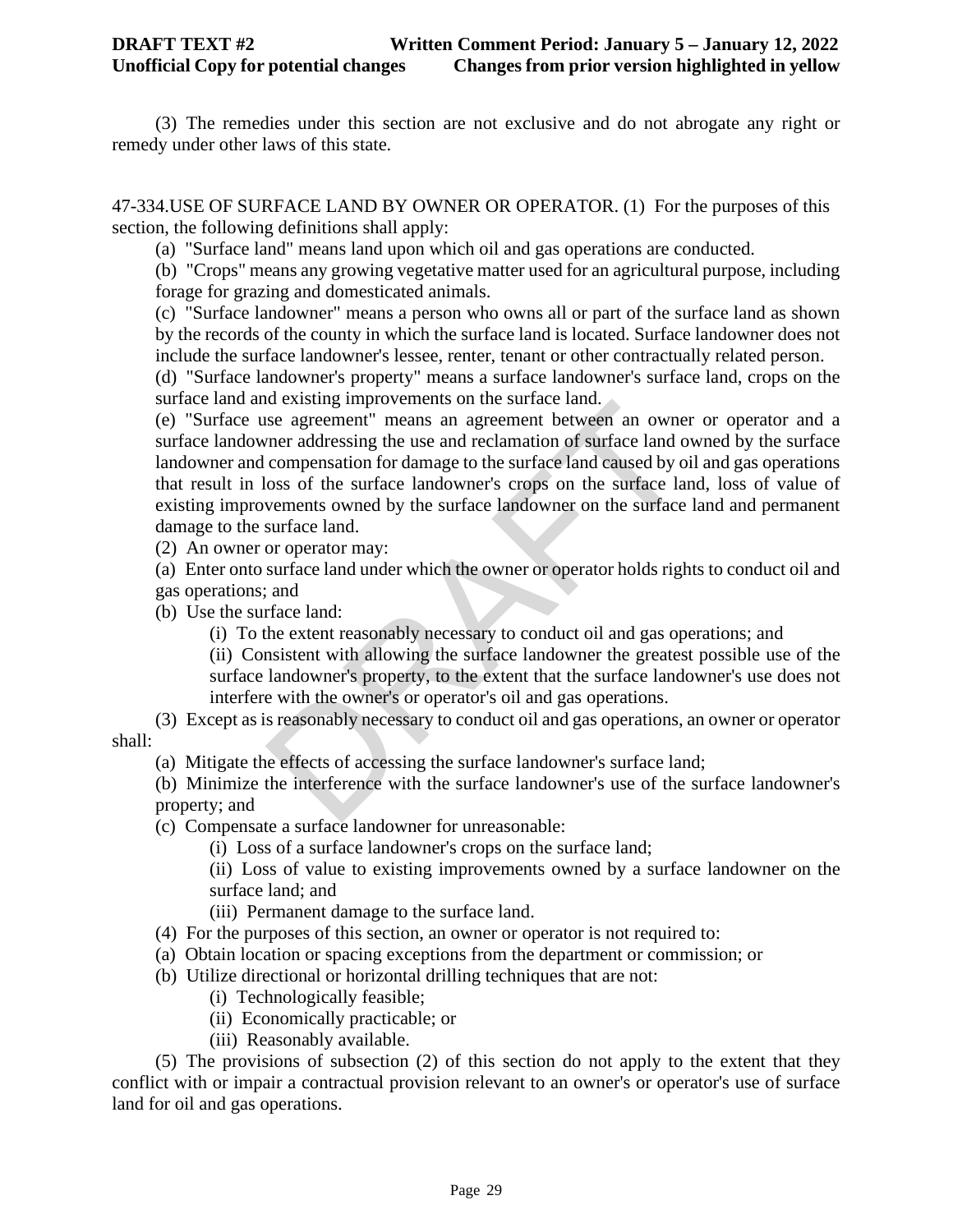(6) (a) The provisions of this section do not prevent:

- (i) A person from seeking a remedy allowed by law; or
- (ii) An owner or operator and a surface landowner from addressing the use of surface land for oil and gas operations through a lease, a surface use agreement or another written contract.

(b) An agreement described in paragraph (a)(ii) of this subsection shall control:

- (i) The use of surface land for oil and gas operations; and
- (ii) Compensation for damage to the surface land caused by oil and gas operations.

(7) A nonbinding mediation may be requested by a surface landowner and an owner or operator by providing written notice to the other party if they are unable to agree on the amount of damages for unreasonable crop loss on the surface land, unreasonable loss of value to existing improvements owned by the surface landowner on the surface land, or unreasonable permanent damage to the surface land. A mediator may be mutually selected by a surface landowner and an owner or operator. The surface landowner and the owner or operator shall equally share the cost of the mediator's services. The mediation provisions of this section do not prevent or delay an owner or operator from conducting oil and gas operations in accordance with applicable law.

(8) A surface use bond shall be furnished to the department by the owner or operator in accordance with the following provisions:

(a) A surface use bond does not apply to surface land where the surface landowner is a party or a successor of a party to:

- (i) A lease of the underlying privately owned oil and gas;
- (ii) A surface use agreement applicable to the surface landowner's surface land; or

(iii) A contract, waiver or release addressing an owner's or operator's use of the surface landowner's surface land.

ne surface landowner and the owner or operator shall eques. The mediation provisions of this section do not prevel ducting oil and gas operations in accordance with applica use bond shall be furnished to the department by (b) The minimum surface use bond shall be in the amount of six thousand dollars (\$6,000) per well site and shall be conditioned upon the performance by the owner or operator of the duty to protect a surface landowner against unreasonable loss of crops on surface land, unreasonable loss of value of existing improvements, and unreasonable permanent damage to surface land.

(c) The surface use bond shall be furnished to the department on a form designed by the department after good faith negotiation and prior to the approval of the application for a permit to drill. The mediation process identified in this section may commence and is encouraged to be completed. The department may accept a surface use bond in the form of a cash account or a certificate of deposit. Interest will remain within the account. The department may allow the owner or operator, or a subsequent owner or operator, to replace an existing surface use bond with another bond that provides sufficient coverage. The surface use bond shall remain in effect by the operator until released by the department.

(d) The surface use bond shall be payable to the department for the use and benefit of the surface landowner, subject to this section. The surface use bond shall be released to the owner or operator after the department receives sufficient information that:

(i) A surface use agreement or other contractual arrangement has been reached;

(ii) Final resolution of the judicial appeal process for an action for unreasonable damages has occurred and damages have been paid; or

(iii) Plugging and abandonment of the well is completed.

(e) The department shall make a reasonable effort to contact the surface landowner prior to the department's release of the surface use bond.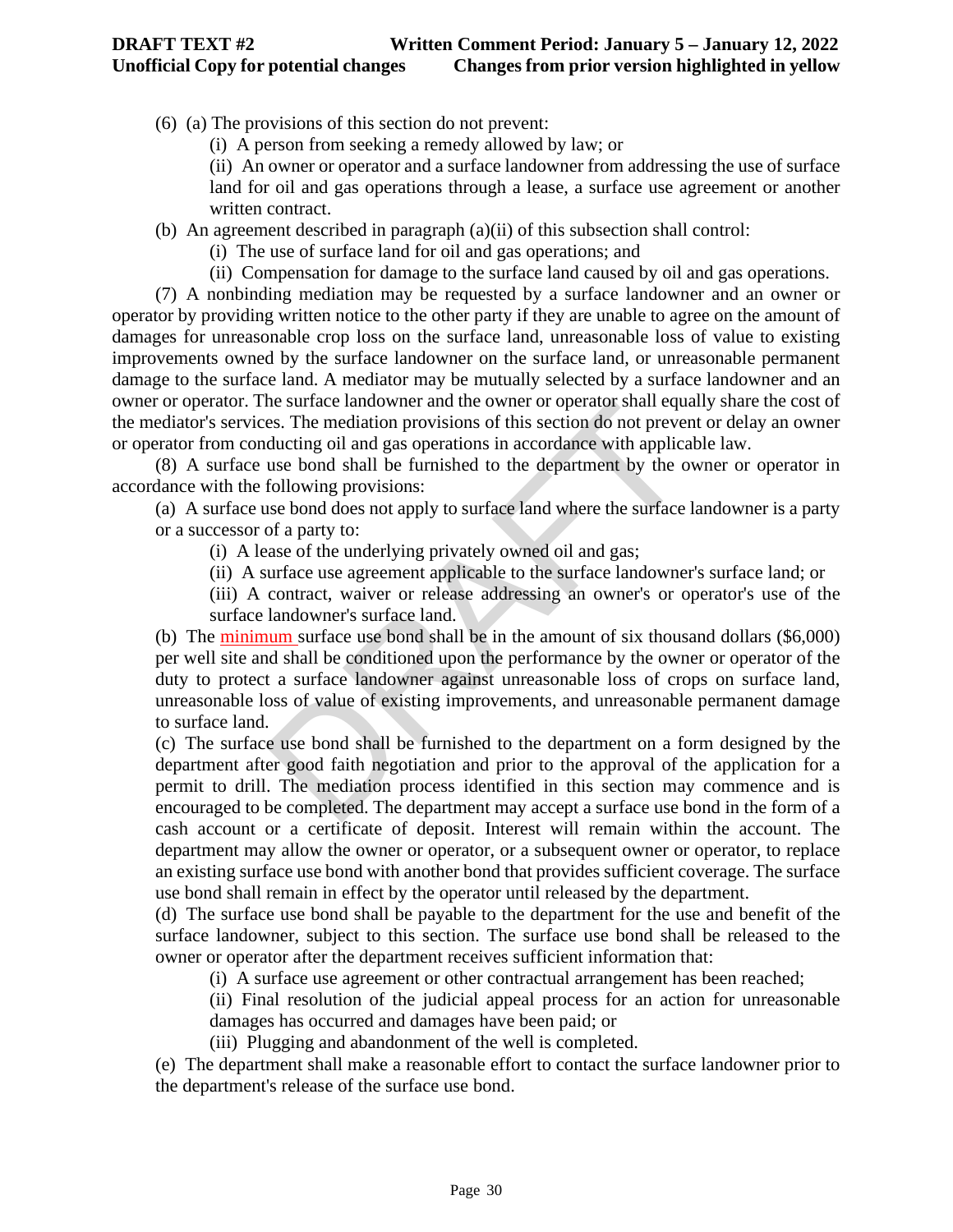# 47-335.PRODUCERS -- MONTHLY STATEMENTS -- IDAHO STATE TAX

COMMISSION. (1) Every producer engaged in the production of oil or gas from any well or wells in the state shall each month file with the Idaho state tax commission, on forms prescribed by the Idaho state tax commission, a statement containing the information required by subsection (2) of this section relating to the oil or gas produced, saved and sold or transported from the premises in Idaho where produced.

- (2) The statement required in subsection (1) of this section shall include:
- (a) The name, description and location of:
	- (i) Every well or wells; and
	- (ii) Every field in which the well or wells are located; and

(b) Any other reasonable and necessary information required by the Idaho state tax commission.

(3) The statements required to be filed with the Idaho state tax commission shall be signed and sworn to by the producer or a designee.

(4) The Idaho state tax commission is authorized to conduct audits, relating to producer compliance with the provisions of this section, at least every three (3) years.

independent of the state state at a commission is authorized to conduct audits,<br>provisions of this section, at least every three (3) years.<br>The COMPACT FOR CONSERVATION OF OIL AND C<br>pes hereby ratify, approve, adopt and co 47-336.INTERSTATE COMPACT FOR CONSERVATION OF OIL AND GAS RATIFIED. (1) The state of Idaho does hereby ratify, approve, adopt and confirm the interstate compact to conserve oil and gas heretofore executed in the city of Dallas, Texas, on February 16, 1935, and is now deposited with the department of state of the United States and which has been extended with the consent of congress to September 1, 1947, which said compact is substantially as follows:

# INTERSTATE COMPACT TO CONSERVE OIL AND GAS

# ARTICLE I

This agreement may become effective within any compacting state at any time as prescribed by that state, and shall become effective within those states ratifying it whenever any three of the states of Texas, Oklahoma, California, Kansas and New Mexico have ratified and congress has given its consent. Any oil-producing state may become a party hereto as hereinafter provided.

### ARTICLE II

The purpose of this compact is to conserve oil and gas by the prevention of physical waste thereof from any cause.

### ARTICLE III

Each state bound hereby agrees that within a reasonable time it will enact laws, or if the laws have been enacted, then it agrees to continue the same in force, to accomplish within reasonable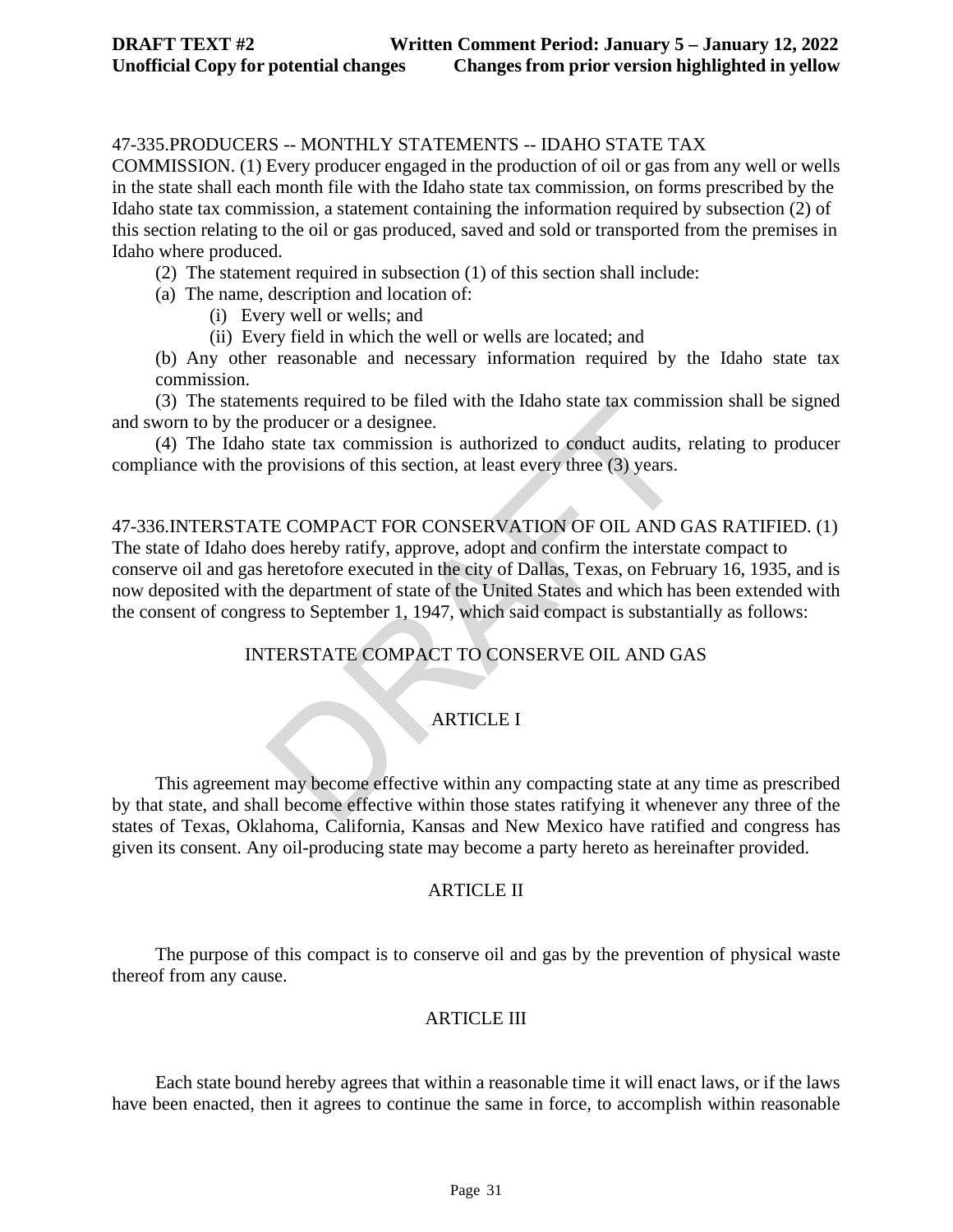limits the prevention of:

(a) The operation of any oil well with an inefficient gas-oil ratio.

(b) The drowning with water of any stratum capable of producing oil or gas, or both oil and gas, in paying quantities.

(c) The avoidable escape into the open air or the wasteful burning of gas from a natural gas well.

(d) The creation of unnecessary fire hazards.

(e) The drilling, equipping, locating, spacing or operating of a well or wells so as to bring about physical waste of oil or gas or loss in the ultimate recovery thereof.

(f) The inefficient, excessive or improper use of the reservoir energy in producing any well. The enumeration of the foregoing subjects shall not limit the scope of the authority of any state.

### ARTICLE IV

nd hereby agrees that it will, within a reasonable time, enancted then that it will continue the same in force, provided in of its valid oil and/or gas conservation statutes or any ited thereunder, shall be denied access t Each state bound hereby agrees that it will, within a reasonable time, enact statutes, or if such statutes have been enacted then that it will continue the same in force, providing in effect that oil produced in violation of its valid oil and/or gas conservation statutes or any valid rule, order or regulation promulgated thereunder, shall be denied access to commerce; and providing for stringent penalties for the waste of either oil or gas.

### ARTICLE V

It is not the purpose of this compact to authorize the states joining herein to limit the production of oil or gas for the purpose of stabilizing or fixing the price thereof, or create or perpetuate monopoly, or to promote regimentation, but is limited to the purpose of conserving oil and gas and preventing the avoidable waste thereof within reasonable limitations.

# ARTICLE VI

Each state joining herein shall appoint one representative to a commission hereby constituted and designated as "The Interstate Oil Compact Commission," the duty of which said commission shall be to make inquiry and ascertain from time to time such methods, practices, circumstances, and conditions as may be disclosed for bringing about conservation and the prevention of physical waste of oil and gas, and at such intervals as said commission deems beneficial it shall report its findings and recommendations to the several states for adoption or rejection.

The commission shall have the power to recommend the coordination of the exercise of the police powers of the several states within their several jurisdictions to promote the maximum ultimate recovery from the petroleum reserves of said states, and to recommend measures for the maximum ultimate recovery of oil and gas. Said commission shall organize and adopt suitable rules and regulations for the conduct of its business.

No action shall be taken by the commission except: (1) by the affirmative votes of the majority of the whole number of the compacting states represented at any meeting, and (2) by a